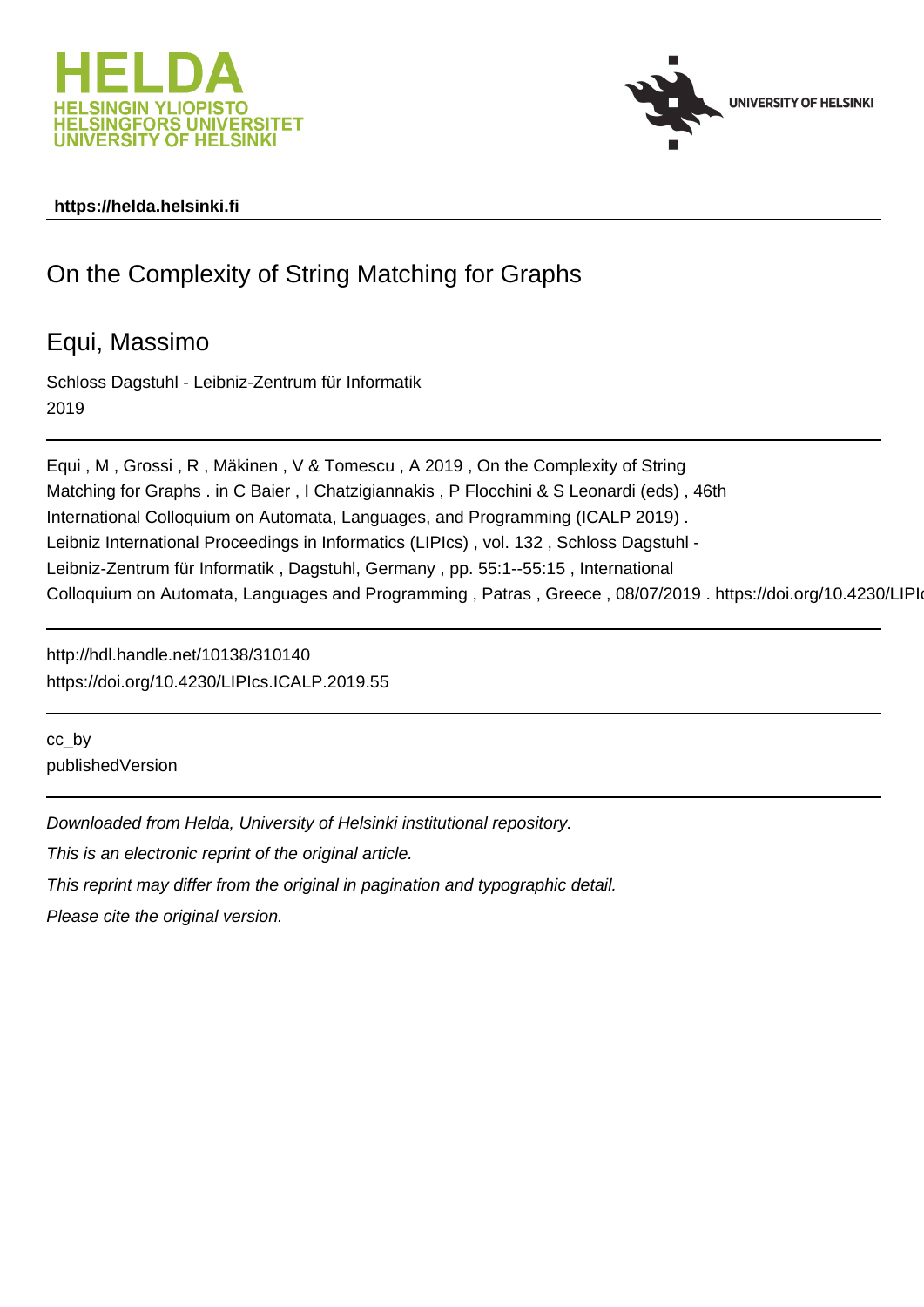# **On the Complexity of String Matching for Graphs**

#### **Massimo Equi**

Department of Computer Science, University of Helsinki, Finland [massimo.equi@helsinki.fi](mailto:massimo.equi@helsinki.fi)

## **Roberto Grossi**

Dipartimento di Informatica, Università di Pisa, Italy [grossi@di.unipi.it](mailto:grossi@di.unipi.it)

### **Veli Mäkinen**

Department of Computer Science, University of Helsinki, Finland [veli.makinen@helsinki.fi](mailto:veli.makinen@helsinki.fi)

## **Alexandru I. Tomescu**

Department of Computer Science, University of Helsinki, Finland [alexandru.tomescu@helsinki.fi](mailto:alexandru.tomescu@helsinki.fi)

#### **Abstract**

Exact string matching in labeled graphs is the problem of searching paths of a graph  $G = (V, E)$  such that the concatenation of their node labels is equal to the given pattern string *P*[1*..m*]. This basic problem can be found at the heart of more complex operations on variation graphs in computational biology, of query operations in graph databases, and of analysis operations in heterogeneous networks.

We prove a conditional lower bound stating that, for any constant  $\epsilon > 0$ , an  $O(|E|^{1-\epsilon}m)$ -time, or an  $O(|E| m^{1-\epsilon})$ -time algorithm for exact string matching in graphs, with node labels and patterns drawn from a binary alphabet, cannot be achieved unless the Strong Exponential Time Hypothesis (SETH) is false. This holds even if restricted to undirected graphs with maximum node degree two, i.e. to *zig-zag matching in bidirectional strings*, or to *deterministic* directed acyclic graphs whose nodes have maximum sum of indegree and outdegree three. These restricted cases make the lower bound stricter than what can be directly derived from related bounds on regular expression matching (Backurs and Indyk, FOCS'16). In fact, our bounds are tight in the sense that lowering the degree or the alphabet size yields linear-time solvable problems.

An interesting corollary is that exact and approximate matching are equally hard (quadratic time) in graphs under SETH. In comparison, the same problems restricted to strings have linear-time vs quadratic-time solutions, respectively (approximate pattern matching having also a matching SETH lower bound (Backurs and Indyk, STOC'15)).

**2012 ACM Subject Classification** Theory of computation → Pattern matching

**Keywords and phrases** exact pattern matching, graph query, graph search, labeled graphs, string matching, string search, strong exponential time hypothesis, heterogeneous networks, variation graphs

**Digital Object Identifier** [10.4230/LIPIcs.ICALP.2019.55](https://doi.org/10.4230/LIPIcs.ICALP.2019.55)

**Category** Track A: Algorithms, Complexity and Games

**Related Version** This paper is based on our two technical reports [14, 15] available at [https:](https://arxiv.org/abs/1901.05264) [//arxiv.org/abs/1901.05264](https://arxiv.org/abs/1901.05264) and <https://arxiv.org/abs/1902.03560>.

**Funding** This work has been partially supported by Academy of Finland (grant 309048).

© Massimo Equi, Roberto Grossi, Veli Mäkinen, and Alexandru I. Tomescu;  $\boxed{6}$   $\boxed{0}$ licensed under Creative Commons License CC-BY 46th International Colloquium on Automata, Languages, and Programming (ICALP 2019). Editors: Christel Baier, Ioannis Chatzigiannakis, Paola Flocchini, and Stefano Leonardi; Article No. 55; pp. 55:1–55:15





[Leibniz International Proceedings in Informatics](https://www.dagstuhl.de/lipics/)

[Schloss Dagstuhl – Leibniz-Zentrum für Informatik, Dagstuhl Publishing, Germany](https://www.dagstuhl.de)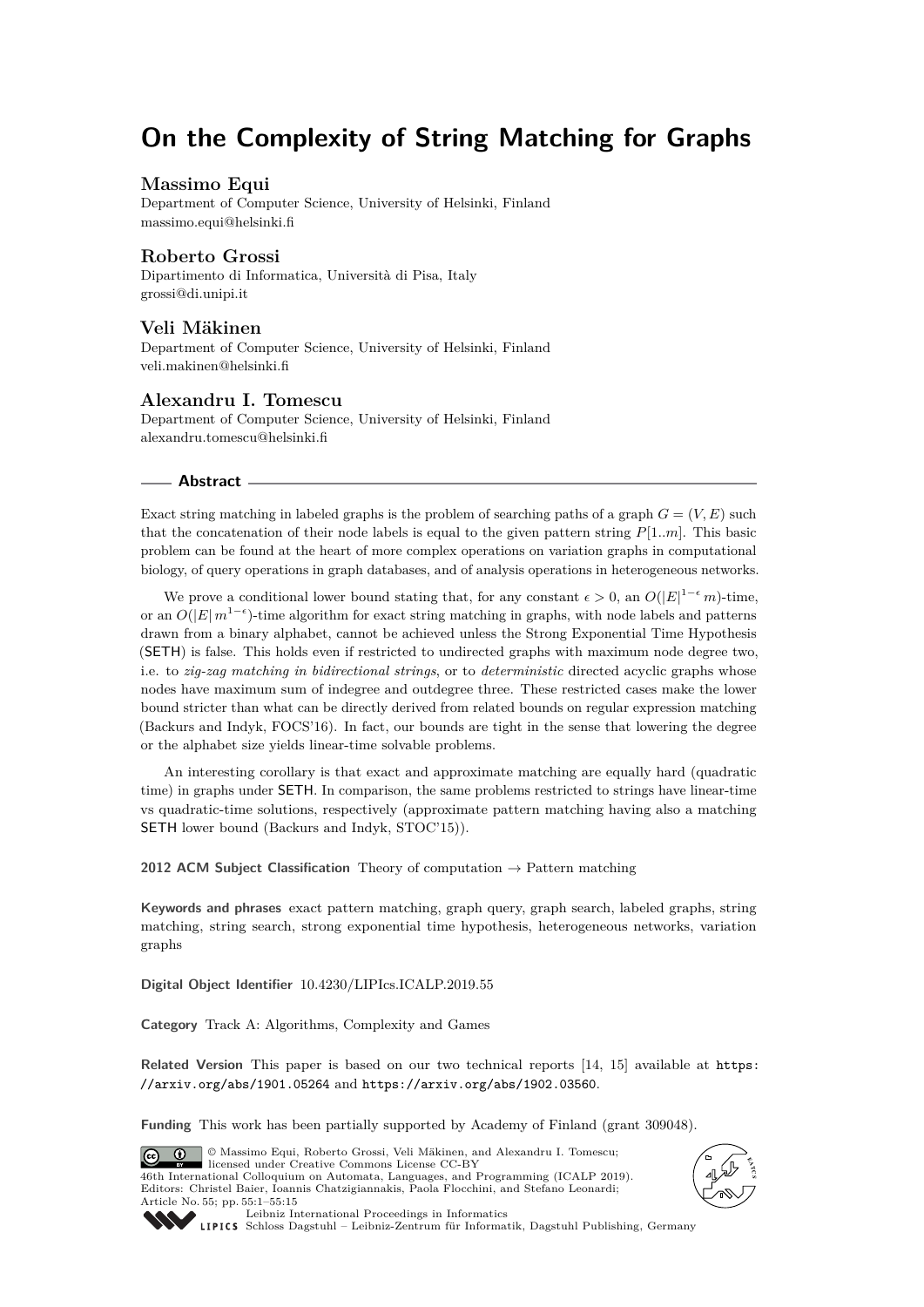#### **55:2 On the Complexity of String Matching in Graphs**

## **1 Introduction**

String matching is the classical problem of finding the occurrences of a pattern string as a substring of a text string [22]. As most of today's data is linked, it is natural to investigate string matching in labeled graphs. Indeed, large-scale labeled graphs are becoming ubiquitous in several areas, such as graph databases [6, 16, 30, 27], graph mining [19, 12], and computational biology [11]. Applications require sophisticated operations on these graphs, and often rely on primitives that locate paths whose nodes have labels or types matching a pattern given at query time. The most basic pattern is a string and, as we will see, this already poses a challenge when performing string matching in graphs.

#### **Problem Definition**

Given an alphabet  $\Sigma$  of symbols, consider a labeled graph  $G = (V, E, L)$ , where  $(V, E)$ represents a directed or undirected graph and  $L: V \to \Sigma$  is a function that defines which symbol from  $\Sigma$  is assigned to each node as label.<sup>1</sup> A node labeled with  $\sigma \in \Sigma$  is called a *σ*-*node*, and an edge whose endpoints are labeled  $σ_1$  and  $σ_2$ , respectively, is called a  $σ_1σ_2$ -edge. If *G* is a directed graph, we say that *G* is *deterministic* if, for any two out-neighbors of the same node, their labels are different. In the following, we introduce the acronym 3-DDAG to indicate a deterministic directed acyclic graph (DAG) such that its nodes are labeled with a binary alphabet and the sum of indegree and outdegree of each node is at most 3.

Given a pattern string  $P[1..m]$  over  $\Sigma$ , we say that P has a *match* in G if there is a path  $u_1, \ldots, u_k$  such that  $P = L(u_1) \cdots L(u_k)$  (we also say that *P occurs* in *G*, and that  $u_1, \ldots, u_k$  is an *occurrence* of *P*).

#### ▶ **Problem 1** (String Matching in Labeled Graphs (SMLG)).

in *Figurehi G* =  $(V, E, L)$  *and a pattern string P, both over an alphabet*  $\Sigma$ *.* output: True *if and only if there is at least one occurrence of*  $P$  *in*  $G$ *.* 

#### **Results**

We give conditional bounds for the SMLG problem using the Orthogonal Vectors (OV) hypothesis [34]. The latter states that for any constant  $\epsilon > 0$ , no algorithm can solve in  $O(n^{2-\epsilon} \text{poly}(d))$  time the OV problem: given two sets  $X, Y \subseteq \{0,1\}^d$  such that  $|X| = |Y| = n$ and  $d = \omega(\log n)$ , decide whether there exist  $x \in X$  and  $y \in Y$  such that *x* and *y* are orthogonal, namely,  $x \cdot y = 0$ . We observe that it is common practice to use the Strong Exponential Time Hypothesis (SETH) [20] but, since SETH implies the OV hypotesis [34], it suffices to use the OV hypothesis in the bounds, as they hold also for SETH.

First, we consider the SMLG problem on directed graphs. Their weakest form is a 3-DDAG, for which we prove in Section 2 that subquadratic time for exact string matching cannot be achieved unless the OV hypothesis is false.

**Findment 1.** For any constant  $\epsilon > 0$ , the String Matching in Labeled Graphs (SMLG) *problem for a binary alphabet and a labeled* deterministic *directed acyclic graph (DAG) cannot be solved in either*  $O(|E|^{1-\epsilon}m)$  *or*  $O(|E|m^{1-\epsilon})$  *time unless the OV hypothesis fails. This holds even if it is restricted to graphs in which the sum of outdegree and indegree of any node is at most three (i.e,* 3-DDAG*s).*

 $1$  Note that we can also define the node labels as nonempty strings, but it suffices to use single symbols to show that string matching in graphs is challenging.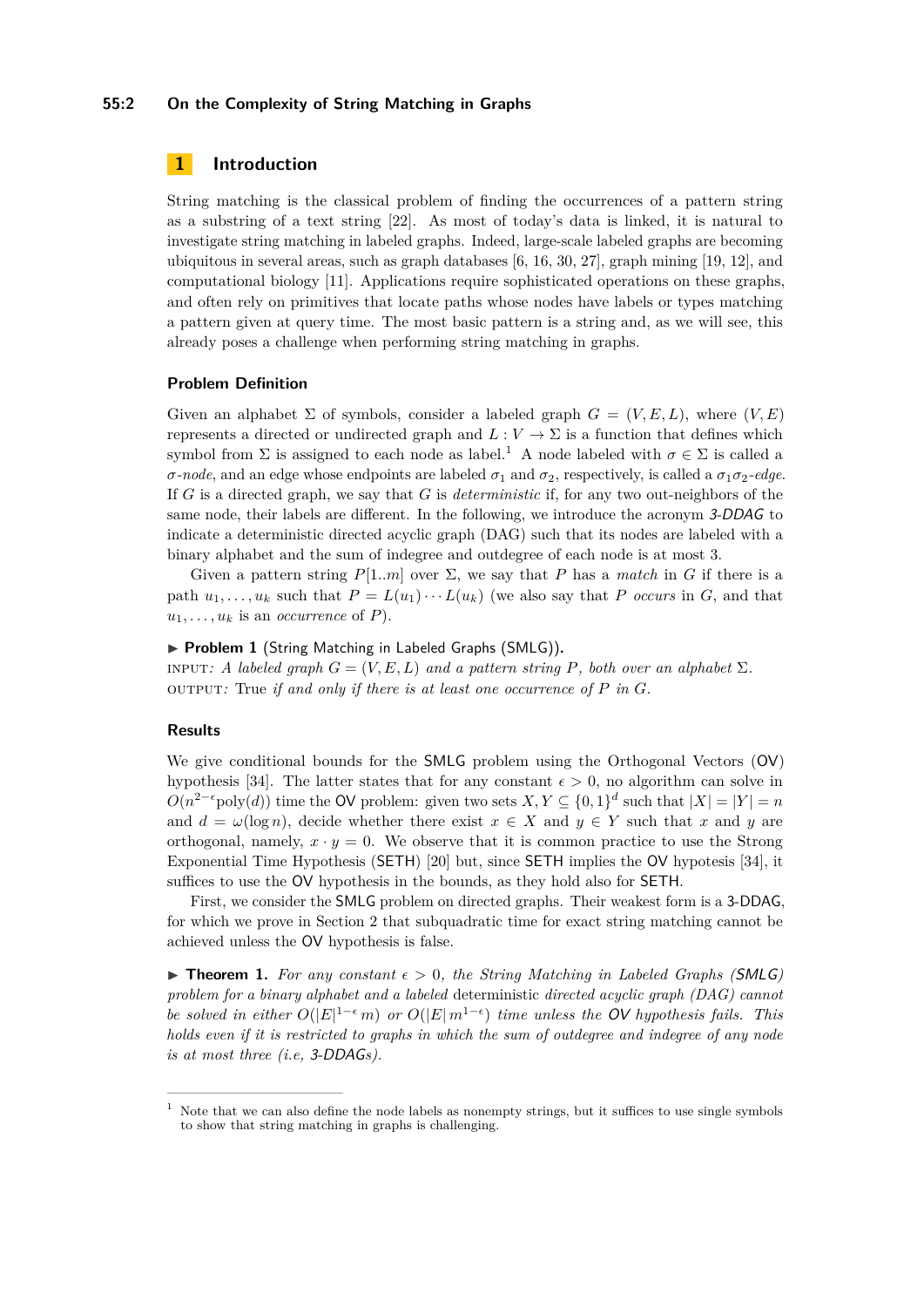**Table 1** Legend:  $V =$  set of nodes,  $E =$  set of edges,  $occ =$  number of matches for the pattern in the graph,  $m =$  pattern length,  $N =$  total length of text in all nodes, (1) errors only in the pattern, *(2)* errors in the graph, *(3)* matches span only one edge. The two rows highlighted in gray report the best known bounds for exact and approximate string matching, respectively.

| State of the art for <b>SMLG</b> |                               |                            |                                         |                           |
|----------------------------------|-------------------------------|----------------------------|-----------------------------------------|---------------------------|
| Year                             | <b>Authors</b>                | Graph                      | $\text{Exact}/$                         | Time                      |
|                                  |                               |                            | Approximate                             |                           |
| 1992                             | Manber, Wu [24]               | DAG                        | approximate $(1)$                       | $O(m E  + occ \lg \lg m)$ |
| 1993                             | Akutsu [2]                    | tree                       | exact                                   | O(N)                      |
| 1995                             | Park, Kim $[26]$              | DAG                        | $\operatorname{exact}^{(3)}$            | $O(N+m E )$               |
| 1997                             | Amir et al. [5]               | general                    | exact                                   | $O(N+m E )$               |
| 1997                             | Amir et al. [5]               | general                    | approximate <sup><math>(2)</math></sup> | NP-Hard                   |
| 1997                             | Amir et al. [5]               | general                    | approximate $(1)$                       | $O(Nm \lg N + m E )$      |
| 1998                             | Navarro [25]                  | general                    | approximate $^{(1)}$                    | $O(Nm + m E )$            |
| 2017                             | Rautiainen,<br>Marschall [29] | general                    | approximate $^{(1)}$                    | $O(N+m E )$               |
| 2019                             | Jain et al. $[21]$            | general<br>binary alphabet | approximate <sup><math>(2)</math></sup> | NP-Hard                   |

Next, we consider the SMLG problem on undirected graphs and introduce the *zig-zag* pattern matching problem in strings, which models searching a string *P* along a path of an undirected graph. While an exact occurrence of *P* in a text string is found by scanning the text forward for increasing positions in *P*, a *zig-zag* occurrence of *P* can be found by partially scanning forward and backward adjacent text positions, as many times as needed (e.g. for an edge  $\{u, v\}$  with  $L(u) = a$  and  $L(v) = b$ , all patterns of the form a, ab, aba, abab, ... occur starting from *u*). We prove in Section 3 the following result.

I **Theorem 2.** *The conditional lower bound stated in Theorem 1 holds even if it is restricted to undirected graphs whose nodes have degree at most 2, where the pattern and the node labels are drawn from a binary alphabet.*

Our results can cover arbitrary graphs in this way. Interpreting the graphs from Theorem 2 as directed, we observe that they have nodes with both indegree and outdegree 2. Looking at Theorem 1, we observe that it involves directed graphs with both nodes of indegree at most 1 and outdegree 2, and nodes with outdegree at most 1 and indegree 2. Thus, the only uncovered case is that of directed graphs with only nodes of indegree at most 1, or directed graphs with only nodes of outdegree at most 1. For such graphs, we observe that their edges can be decomposed into forests of directed trees (arborescences), whose roots may be connected in a directed cycle (at most one cycle per forest). In the extended version of this work we will show that the Knuth-Morris-Pratt algorithm [22] can be easily extended to solve exact string matching for these special directed graphs in linear time, thus completing the full picture.

#### **History and Implications**

The idea of extending the problem of string matching to graphs, as given in SMLG, is not new. If the nodes  $u_1, \ldots, u_k$  are required to be distinct (i.e., to be a *simple* path), this problem is NP-hard as it solves the well-known Hamiltonian Path problem, so this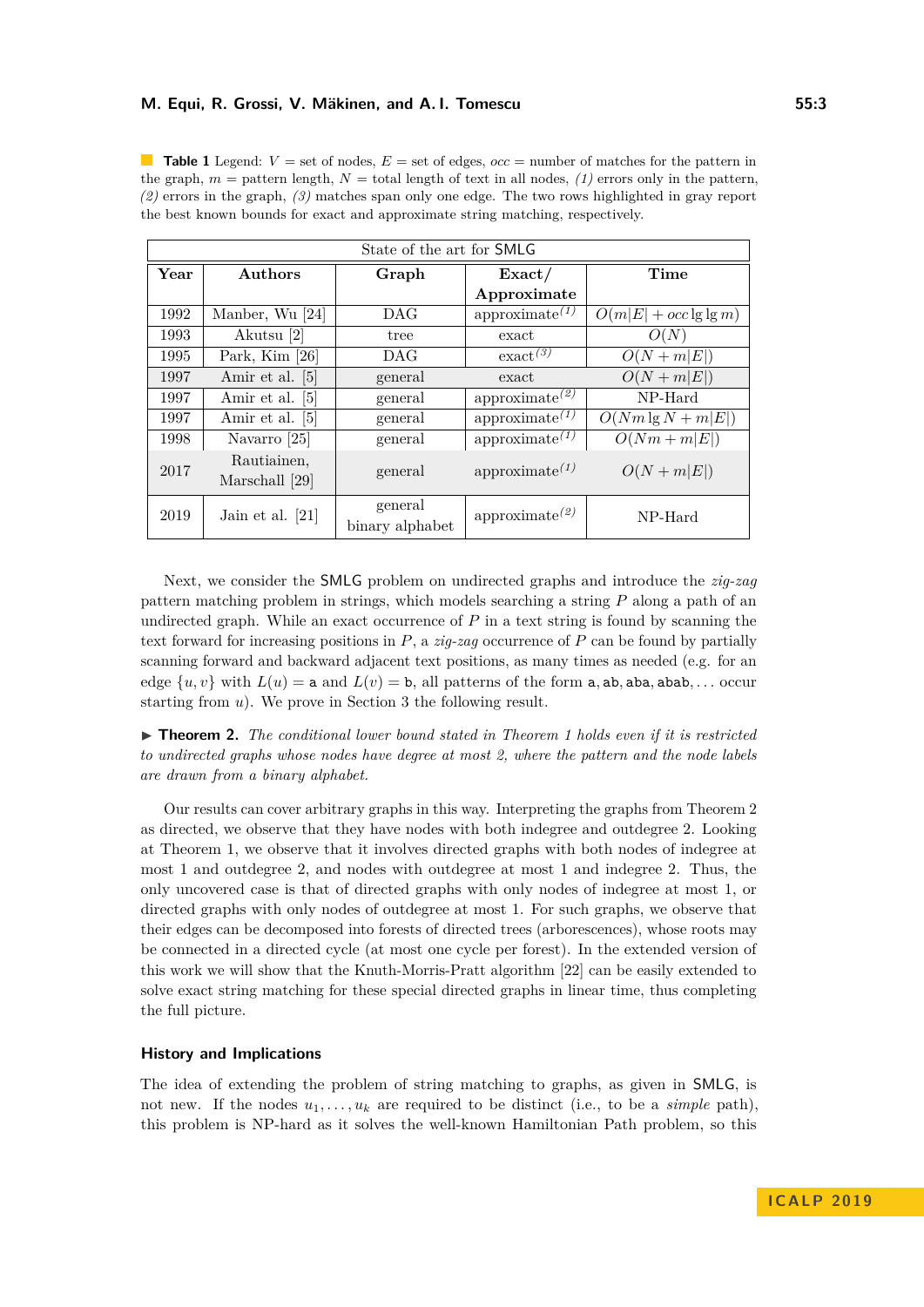#### **55:4 On the Complexity of String Matching in Graphs**

requirement is removed for this reason. The SMLG problem was studied over 25 years ago as a search problem for hypertext by Manber and Wu [24]. The history of key contributions is given in Table 1, where a common feature of the reported bounds is the appearance of the quadratic term  $m |E|$  (except for some special cases). The quadratic cost of the approximate matching in graphs is asymptotically optimal under the Strong Exponential Time Hypothesis (SETH) [20] as (i) it solves the approximate string matching as a special case, since a graph consisting of just one directed path of  $|E| + 1$  nodes and  $|E|$  edges is a text string of length  $n = |E| + 1$ , and (ii) it has been recently proved that the edit distance of two strings of length *n* cannot be computed in  $O(n^{2-\epsilon})$  time, for any constant  $\epsilon > 0$ , unless SETH is false [7]. This conditional lower bound explains why the  $O(m|E|)$  barrier has been difficult to cross in the approximate case. Specifically, Amir et al. [4, 5], gave a quadratic-time solution for exact string matching in  $O(N + m \cdot |E|)$  time, where  $N = \sum_{u \in V} |L(u)|$ . Rautiainen and Marschall [29] and Jain et al. [21] recently gave the best bound for errors in pattern only,  $O(N + m \cdot |E|)$  time, same as the exact string matching. The two best results for exact and approximate pattern matching, both taking quadratic time in the worst case, are highlighted in Table 1. As allowing errors in the graph makes the problem NP-hard [5], we consider here errors in the pattern only.

In this scenario and the application domains mentioned at the beginning, our results have a number of implications discussed below.

- While we can explain the complexity of *approximate* string matching in graphs, not much  $\rightarrow$ is known on the complexity of *exact* string matching in graphs. The classical exact string matching can be solved in linear time [22], so one could expect the corresponding problem on graphs to be easier than approximate string matching. A lower bound (i.e., NP-hard, as mentioned above) exists only in the case when the pattern is restricted to match only simple paths in the graph. Extensions of this type of matching for special graph classes have been studied in [23]. Here we study the general case, where paths can pass through nodes multiple times. Somewhat surprisingly Theorems 1 and 2 imply that *exact and approximate pattern matching are equally hard in graphs*, even if they are 3-DDAGs.
- $\blacksquare$  Our results imply that the algorithm for directed graphs by Amir et al. [4, 5] is essentially the best we can hope for asymptotic bounds unless the OV hyptothesis is false. This also applies to the case of undirected graphs by the simple transformation so that each edge  $\{u, v\}$  is transformed into a pair of arcs  $(u, v)$  and  $(v, u)$ . Note that we need also Theorem 2 to explicitly state that this is the best possible also for undirected graphs of maximum degree 2. To complete the picture, we show how to get linear time for the above special case of directed graphs where each node has indegree at most 1, or directed graphs whose nodes have outdegree at most 1.
- Our results also explain why it has been difficult to find indexing schemes for fast exact  $\blacksquare$ string matching in graphs, with other than best-case or average-case guarantees [31, 17], except for limited search scenarios [32]. They complement recent findings about *Wheeler graphs* [17, 18, 3]. Wheeler graphs are a class of graphs admitting an index structure that can be constructed in linear time and that supports linear-time exact pattern matching. Gibney and Thankachan [18] claim that it is NP-complete to recognize whether a (nondeterministic) DAG is a Wheeler graph. Alanko et al. [3] claim a linear-time algorithm for recognizing whether a deterministic DAG is a Wheeler graph. Theorem 1 shows that converting an arbitrary deterministic DAG into an equivalent Wheeler graph should take at least quadratic time unless the OV hypothesis is false. In particular, the 3-DDAG obtained in the reduction from OV in the proof of Theorem 1 is not a Wheeler graph.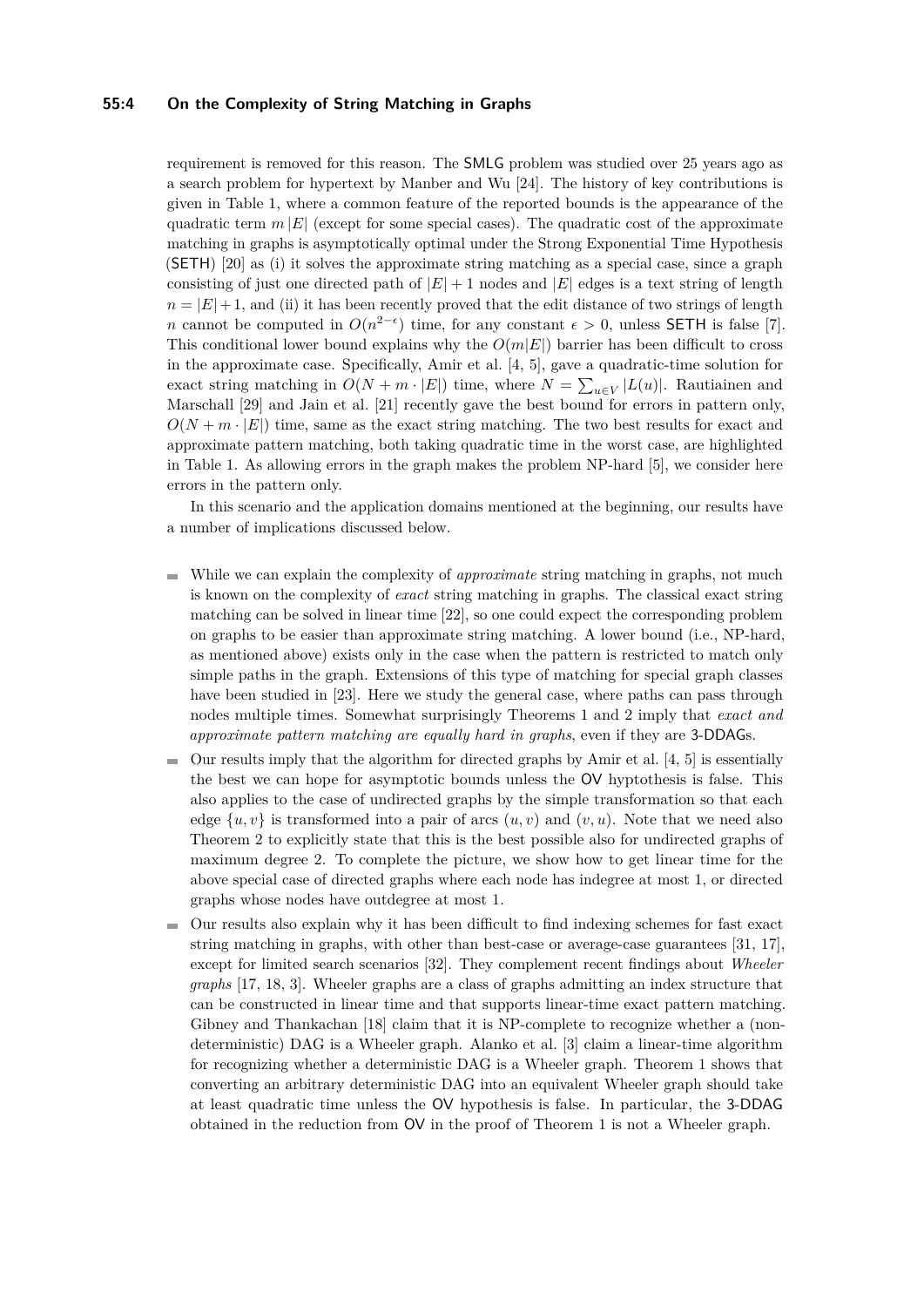- $\blacksquare$  We observe that, for any given pattern *P*, the 3-DDAG obtained by our reduction admits at most one occurrence per node, as it is deterministic and acyclic. When both *P* and a node *u* are given, it takes linear time to search *P* starting from *u*. Interestingly, if *P* alone is given, we observe that our results imply that an algorithm reporting whether there exists a node *u* from which an occurrence of *P* starts cannot take subquadratic time unless the OV hypothesis is false. Indeed, this hypothetical algorithm would be able to solve the SMLG problem also on that 3-DDAG.
- $\blacksquare$  In the extended version of this work we will describe a simple transformation so that we can see our 3-DDAG and the pattern *P* as two DFAs, so that our SMLG problem reduces to the emptiness intersection for the string sets recognized by these two DFAs. In this way we give a quadratic conditional lower bound for the latter problem using OV. This adds to the results known in the literature for DFAs (tree automata) under SETH [33] and 3SUM [13]. It is worth noting that our SMLG problem on tree automata takes instead linear time, as will be discussed in the extended version of this work, and this seems to suggest that SMLG could be easier than emptiness intersection for two DFAs under SETH, even though both problems have conditional quadratic lower bounds.

Our reductions share some similarities with those for string problems [7, 10, 1, 8, 9]. The closest connection is with a conditional hardness of several forms of regular expression matching [8]. Especially, one could start with a *non-deterministic finite automaton (NFA)* derived from the regular expression matching of type  $|\cdot|$ , and add universal "jolly" gadgets (see our reduction) to come up with an OV lower bound for exact pattern matching in directed non-deterministic graphs. (For the interested reader, this is what we have done in an early version of this work [14].) However, to cover the deterministic and bounded degree cases, we build our reduction using a different strategy. This strategy yields a graph of small degree and enables local merging of non-deterministic subgraphs into deterministic counterparts. This locality feature of our reduction is crucial, since converting an NFA into a *deterministic finite automaton (DFA)* can take exponential time [28]. Finally, while this reduction works also for undirected graphs of small degree, it does not cover undirected graphs of degree two. For this case (zig-zag matching in a bidirectional string), we need a more intricate reduction as the underlying graph has less structure.

# **2 Deterministic Directed Acyclic Graphs**

In this section we reduce the OV problem to the SMLG problem for the restricted case of 3-DDAGs. Since any SMLG algorithm for arbitrary directed graphs can be applied also to 3-DDAGs in the same complexity, we will show that a subquadratic-time SMLG algorithm would make the OV hypothesis false. In this scenario, 3-DDAGs are the most restricted case, as otherwise the SMLG problem can be solved in linear time.

Given an OV instance with sets  $X = \{x_1, \ldots, x_n\}$  and  $Y = \{y_1, \ldots, y_n\}$  of *d*-dimensional binary vectors, we show how to build a pattern *P* and a 3-DDAG *G* such that *P* will have a match in *G* if and only if there exists a vector in *X* orthogonal to one in *Y* . We first describe how to build *P* and how to obtain a directed graph whose nodes are labeled with a constant-sized alphabet. Then we discuss how to turn such graph into the 3-DDAG *G*.

## **2.1 Pattern**

Pattern *P* is over the alphabet  $\Sigma = \{b, e, 0, 1\}$ , has length  $|P| = O(nd)$ , and can be built in  $O(nd)$  time from the first set of vectors  $X = \{x_1, \ldots, x_n\}$ . Namely, we define  $P = \text{bb}P_{x_1} \text{e} \cdot \text{b} P_{x_2} \text{e} \dots \text{b} P_{x_n} \text{e} \text{e}$  where  $P_{x_i}$  is a string of length *d* that is associated with  $x_i \in X$ ,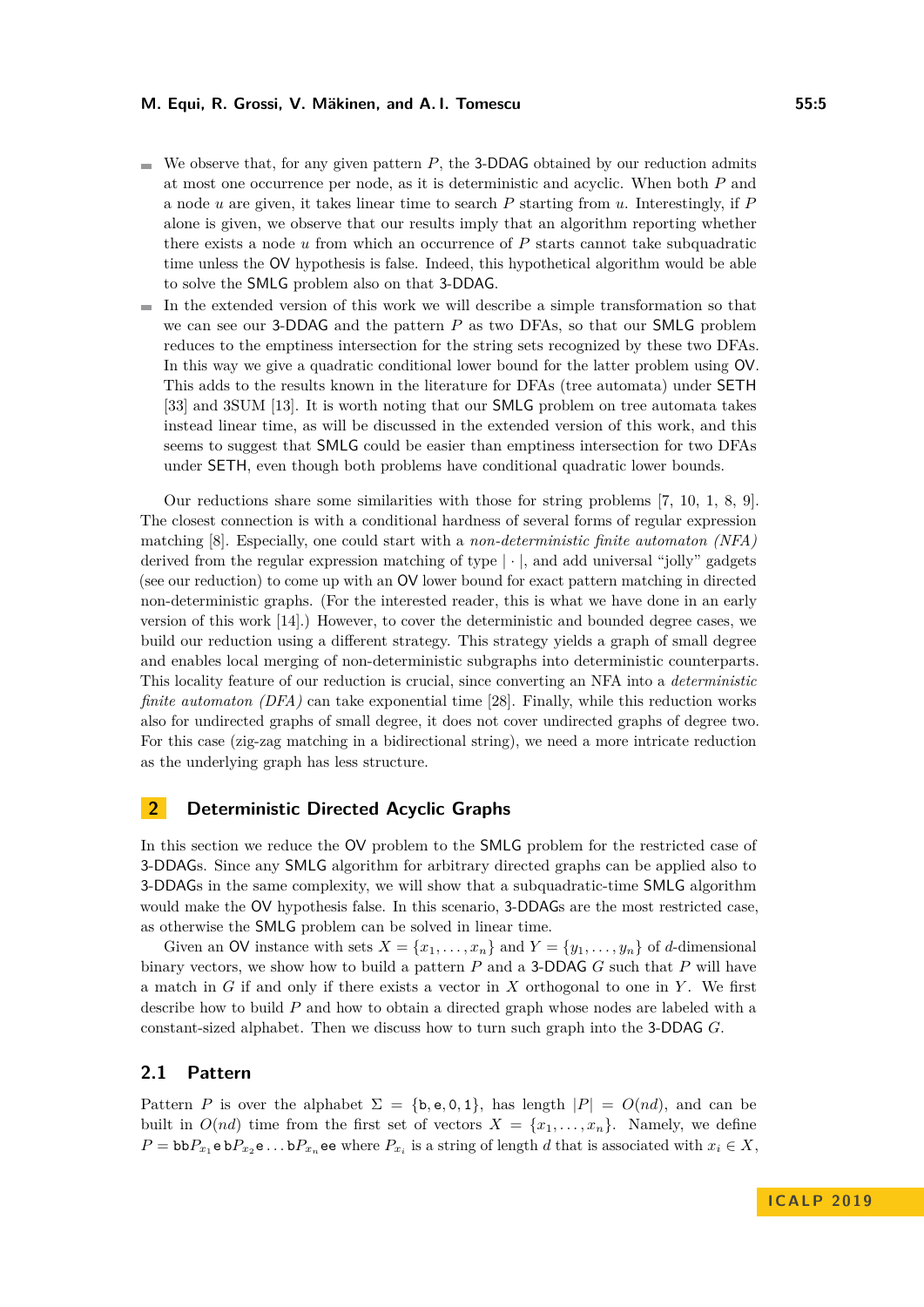#### **55:6 On the Complexity of String Matching in Graphs**

 $Y = \{y_1, y_2, y_3, y_4\} = \{(1\,1\,0), (0\,1\,1), (1\,0\,0), (0\,0\,1)\}\$ 



**Figure 1** Gadget *G<sup>W</sup>* .

for  $1 \leq i \leq n$ . The *h*-th symbol of  $P_{x_i}$  is either 0 or 1, for each  $h \in \{1, ..., d\}$ , such that  $P_{x_i}[h] = 1$  if and only if  $x_i[h] = 1$ . We thus view the vectors in *X* as subpatterns  $P_{x_i}$ s which are concatenated by placing separator characters eb. Note that *P* starts with bb and ends with ee: such strings are found nowhere else in *P*, marking thus its beginning and its end.

## **2.2 Directed Graph**

The gadget implementing the main logic of the reduction is a directed graph  $G_W$  =  $(V_W, E_W, L_W)$ , illustrated in Figure 1. Starting from the second set of vectors *Y*, set  $V_W$  can be seen as *n* disjoint *groups* of nodes  $V_W^{(1)}, V_W^{(2)}, \ldots, V_W^{(n)}$  (plus some extra nodes), where the nodes in  $V_W^{(j)}$  are uniquely associated with vector  $y_j \in Y$ , for  $1 \leq j \leq n$ . The corresponding induced subgraph  $G_W^{(j)} = (V_W^{(j)}, E_W^{(j)})$  will contain an occurrence of a subpattern  $P_{x_i}$  if and only if  $x_i \cdot y_j = 0$ . We give more details below.

The nodes in  $V_W^{(j)}$  are defined as follows. For  $1 \leq h \leq d$ , we consider entry  $y_j[h]$  of vector  $y_j \in Y$ . If  $y_j[h] = 1$ , we place just a 0-node  $w_{jh}^0$  to indicate that we only accept  $P_{x_i}[h] = 0$ for this *h* coordinate. Instead, if  $y_j[h] = 0$ , we place both a 0-node  $w_{jh}^0$  and a 1-node  $w_{jh}^1$ to indicate that the value of  $P_{x_i}[h]$  does not matter. The nodes in  $V_W^{(j)}$  are preceded by a special begin **b**-node  $b_W^{(j)}$  and succeeded by a special end **e**-node  $e_W^{(j)}$ . The overall nodes are thus  $V_W = \bigcup_{1 \leq j \leq n} (V_W^{(j)} \cup \{b_W^{(j)}, e_W^{(j)}\})$ , and it holds that  $|V_W| = O(nd)$ .

As for the edges in  $E_W^{(j)}$ , they properly connect the nodes inside each group  $V_W^{(j)}$ . Specifically, node  $b_W^{(j)}$  is connected to  $w_{j1}^0$  and, if it exists, to  $w_{j1}^1$ . Also, we place edges connecting both nodes  $w_{jd}^0$  and  $w_{jd}^1$  (if this exists) to node  $e_W^{(j)}$ . Moreover, there is an edge for every pair of nodes that are consecutive in terms of *h* coordinate, for  $1 \leq h < d$  (e.g.,  $w_{jh}^1$  is connected to  $w_{j\,h+1}^0$ ). The overall edges are thus  $E_W = \bigcup_{1 \leq j \leq n} E_W^{(j)}$ , where  $|E_W| = O(nd)$ .

In this way we define the directed graph  $G_W = (V_W, E_W, L_W)$ , which can be built in  $O(nd)$ time from set *Y* and consists of *n* connected components  $G_W^{(j)}$ , one for each vector  $y_j \in Y$ .

We observe that pattern occurrences in  $G_W$  have some useful combinatorial properties. The lemma below is an immediate observation, which follows from the fact that each  $G_W^{(j)}$  is acyclic and not connected to any other  $G_W^{(j')}$ .

**Example 12.** If subpattern  $bP_{x_i}$  e has a match in  $G_W$  then the nodes matching  $P_{x_i}$  share the *same j coordinate and have distinct and consecutive h coordinates.*

Lemma 4 (whose proof will be provided in the extended version of this work) relates the occurrence of a subpattern to the OV problem.

<sup>&</sup>lt;sup>2</sup> Note that 1 is a symbol of  $\Sigma$  while 1 is the truth value in  $x_i$ .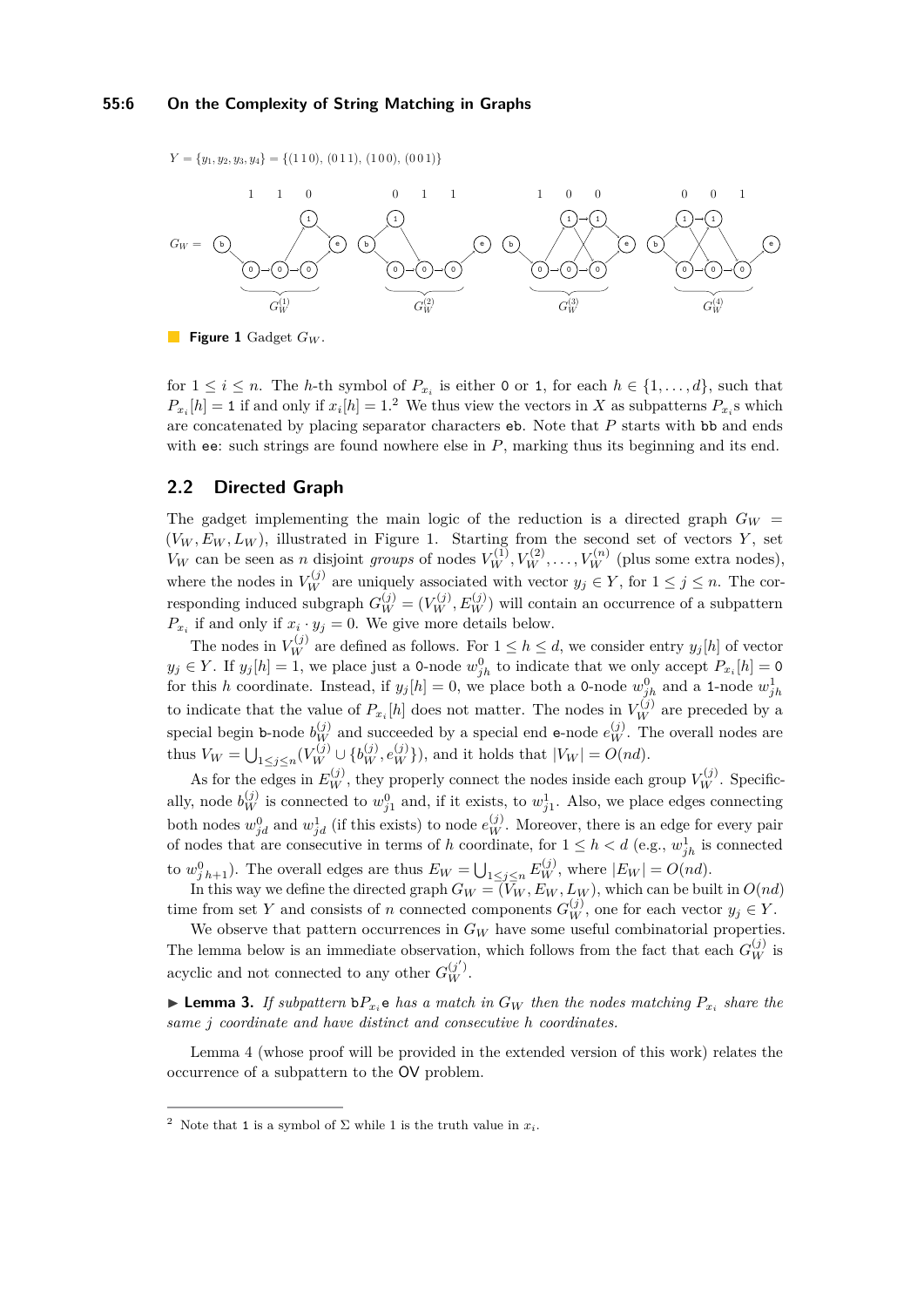

**Figure 2** Gadget *G<sup>U</sup>* .

► **Lemma 4.** Subpattern  $\mathbf{b}P_{x_i}$  e has a match in  $G_W$  if and only if there exist  $y_j \in Y$  such *that*  $x_i \cdot y_j = 0$ *.* 

In the following we will also use gadget  $G_U = (V_U, E_U, L_U)$ , the degenerate case of  $G_W$ with  $2n - 2$  (instead of just *n*) connected components  $G_U^{(j)}$  where, for all  $1 \le j \le 2n - 2$ and  $1 \leq h \leq d$ , we place both a 0-node and a 1-node: we call these two nodes  $u_{jh}^0$  and  $u_{jh}^1$ , respectively, to distinguish them from those in  $G_W$ . Moreover, every  $e$ -node of this gadget is connected with the next b-node, in terms of *j* coordinate (see Figure 2). As it can be seen, any subpattern  $P_{x_i}$  occurs in  $G_U$ , so it can be used as a "jolly" gadget.

### **2.3 Non-deterministic Graph**

A possible approach is based on suitably combining one instance of gadget *G<sup>W</sup>* and two instances of gadgets  $G_U$ , named  $G_{U1}$  and  $G_{U2}$ . The idea is that, when  $x_i \cdot y_j = 0$ , we want *P* to occur in *G*, so that the three conditions below hold.

- Instance  $G_{U1}$ :  $P_{x_1}$  occurs in  $G_{U1}^{(n-1+j-(i-1))}$  $U_1^{(n-1+j-(i-1))}$ , ...,  $P_{x_{i-1}}$  occurs in  $G_{U1}^{(n-1+j-1)}$  $U_1^{(n-1+j-1)}$ .
- Instance  $G_W$ :  $P_{x_i}$  occurs in  $G_W^{(j)}$ .  $\overline{\phantom{0}}$
- Instance  $G_{U2}$ :  $P_{x_{i+1}}$  occurs in  $G_{U2}^{(j)}$  $U_{U2}^{(j)}, \ldots, P_{x_n}$  occurs in  $G_{U2}^{(j+n-i-1)}$  $U_2^{(j+n-i-1)}$ .  $\overline{\phantom{a}}$

On the other hand, when  $x_i \cdot y_j \neq 0$ , we do not want  $P_{x_i}$  to occur in  $G_W^{(j)}$ . We can suitably link the instances  $G_W$ ,  $G_{U1}$  and  $G_{U2}$  so that we get the above conditions: we connect the e-nodes in  $G_{U1}$  to b-nodes in  $G_W$ , the e-nodes in  $G_W$  to b-nodes in  $G_{U2}$  and we place additional starting b-nodes and additional ending e-nodes, to properly match the bb and ee prefix and suffix of *P*, respectively. However, even if  $G_W$ ,  $G_{U1}$  and  $G_{U2}$  are deterministic. their resulting composition is not so, because of the out-neighbours of the e-nodes.3 We show below how to obtain a deterministic graph by suitably merging  $G_W$  with portions of  $G_U$ .

#### **2.4 Deterministic Graph**

In order to obtain a *deterministic* DAG, we need to suitably combine one instance of gadget  $G_W$  with the two instances  $G_{U1}$  and  $G_{U2}$  (recall that both  $G_{U1}$  and  $G_{U2}$  have instances of gadget  $G_{II}^{(j)}$  $U$ , for all  $1 \leq j \leq 2n-2$ ). While  $G_{U2}$  will be used as is,  $G_{U1}$  needs to be partially merged with  $G_W$  to obtain determinism. We start building our final graph  $G$  from  $G_W$  by adding parts of  $G_{U1}$  when needed, obtaining a deterministic graph called  $G_{U1W}$ , as shown in Figure 3. Consider subgraph  $G_W^{(j)}$  and assume that the first position in which the 1-node is lacking is *h*. We place a partial version of subgraph  $G_{U1}^{(j')}$  $U_{U_1}^{(j')}, j' := n - 1 + j$ , by adding to the graph the nodes and edges of  $G_{U_1}^{(j')}$  $U_1^{(j)}$  that are located between position  $h+1$  and node

An e-node can have two b-nodes as out-neighbors when linking  $G_{U1}$  to  $G_W$ , see [15].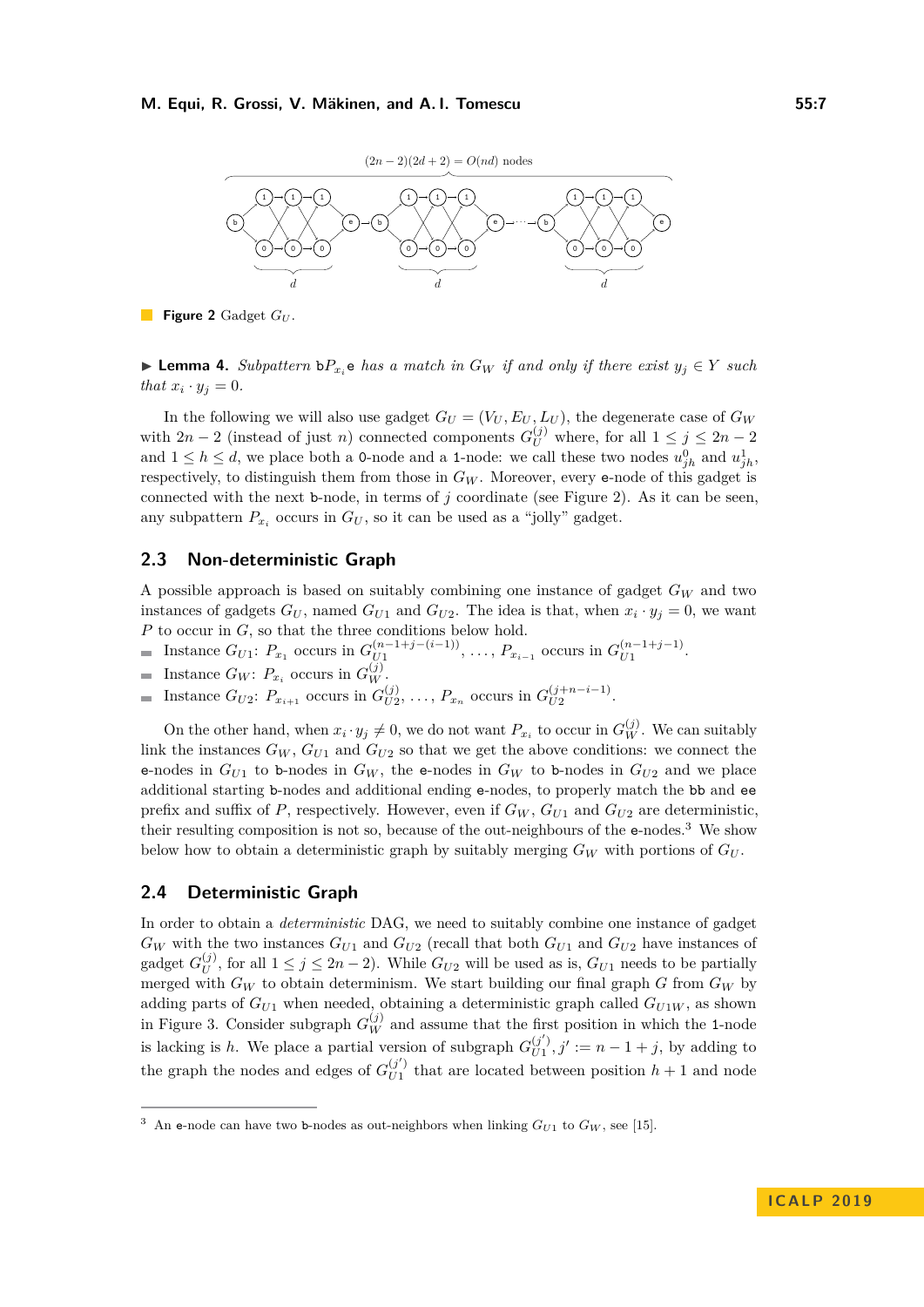#### **55:8 On the Complexity of String Matching in Graphs**



**Figure 3** Graph  $G_{U1W}$  after merging  $G_{U1}$  (from Figure 2) with  $G_W$  (from Figure 1).

 $e_{II1}^{(j')}$  $U_1^{(j')}$  (included). If  $h = d$  we place only node  $e_{U_1}^{(j')}$  $U_1^{(j')}$ . We also place 1-node  $u_{jh}^1$  and we connect the 0-node and the 1-node (if any) of  $G_W^{(j)}$  in position  $h-1$  to it (if  $h > 1$ ), or we connect  $b_W^{(j)}$  to it (if  $h = 1$ ). Moreover, we connect node  $u_{jh}^1$  to the first 0- and 1-node of partial  $G_{\scriptscriptstyle II1}^{(j^\prime)}$  $U_1^{(j')}$ . If  $h = d$  we connect  $u_{jh}^1$  to  $e_{U1}^{(j')}$  $U_{U1}^{(j')}$ . Then we scan  $G_W^{(j)}$  from left to right looking for those positions  $h'$ ,  $h \leq h' < d$ , such that there is no 1-node in position  $h' + 1$ . We connect the 0-node and the 1-node (if any) of  $G_W^{(j)}$  in position *h*<sup>'</sup> to the 1-node of  $G_{U_1}^{(j')}$  $U_1^{(j)}$  in position  $h' + 1$ . Finally, we place edge  $(e_{U1}^{(j')})$  $U_{U1}^{(j')}, b_W^{(j+1)}$ ). To complete the merging task, we apply the above modification to all  $G_W^{(j)}$ , for  $1 \leq j \leq n-1$ , and thus obtain gadget  $G_{U1W}$ .

At this point, we place gadget  $G_{U2}$  and we connect  $G_{U1W}$  to it by placing edges  $(e_W^{(j)}, b_{U2}^{(j)})$ , for all  $1 \leq j \leq n$ . Also, for every b-node of  $G_{U1W}$  we place an additional b-node as inneighbor. We do the same for every e-node of *GU*2, placing an e-node as out-neighbor. Adding subgraphs  $G_{U1}^{(1)}$  $U_{U1}^{(1)}, \ldots, G_{U1}^{(n-1)}$  with one additional b-node as in-neighbor of their b-nodes, and connecting the e-node of  $G_{U1}^{(n-1)}$  $U_1^{(n-1)}$  to the **b**-node of  $G_W^{(1)}$ , completes the transformation into the wanted deterministic directed acyclic graph, which we call *G*. Figure 4 gives an overall picture of *G*.

It is easy to verify that every b- and e-node in *G* can have no more than two out-neighbours and, in such case, they have different labels. This shows that graph *G* is deterministic.



**Figure 4** Final deterministic DAG *G*. In such graph there are  $n-1$  instances of  $G_{U_1}^{(j)}$ ,  $n-1$ partial instances of  $G_{U1}^{(j)}$ , *n* instances of  $G_W^{(j)}$  and  $2n-2$  instances of  $G_{U2}^{(j)}$ .

The deterministic DAG *G* has a crucial property which, combined with Lemma 3 and Lemma 4, is key to ensure the correctness of our reduction.

 $\blacktriangleright$  **Lemma 5.** Pattern P has a match in G if and only if a subpattern  $bP_x$  e of P has a *match in the underlying subgraph*  $G_W$  *of*  $G_{U1W}$ *.*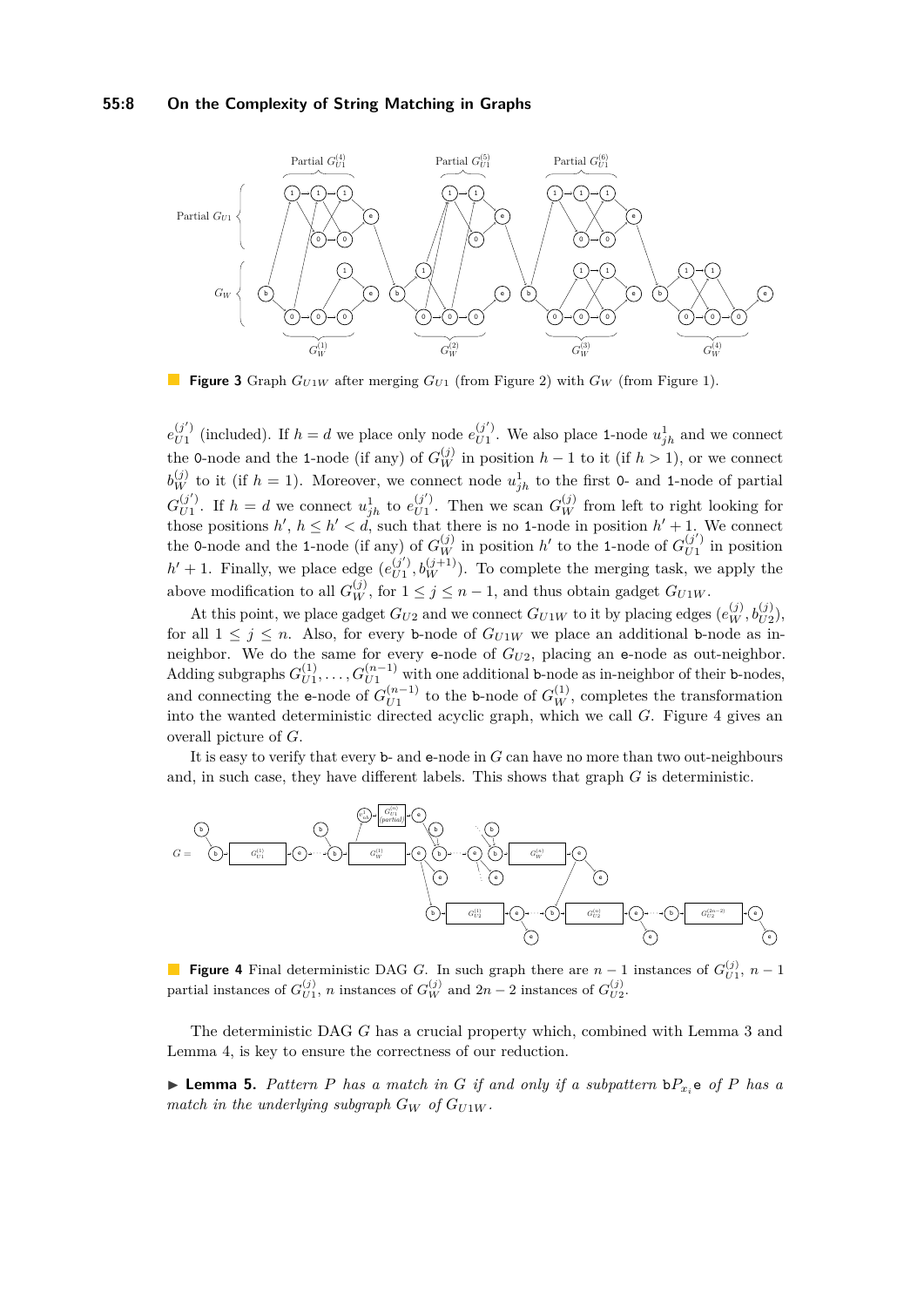**Proof.** For the  $(\Rightarrow)$  implication, because of the directed eb-edges, each distinct subpattern  $bP_{x_i}$ **e** matches a path from either a distinct portion of  $G_{U1W}$  (or from the  $G_{U1}^{(j)}$  $U_1^{(J)}$  subgraphs,  $1 \leq j \leq n-1$ , before it) or  $G_{U2}$ . Moreover, each occurrence of P must begin with bb and end with ee. String bb can be matched only in  $G_{U1W}$  (or in the  $G_{U1}^{(j)}$  $U_1^{(1)}$  subgraphs before it), hence the match must start here. On the other hand, string ee is found either in *GU*1*<sup>W</sup>* or in  $G_{U2}$ . Observe that, by construction, once a match for pattern *P* is started in  $G_{U1W}$ (or in the  $G_{II1}^{(j)}$  $U<sub>U1</sub>$  subgraphs before it), the only way to successfully conclude it is either by matching ee within  $G_{U1W}$ , or by matching also a portion of  $G_{U2}$  and then ee. Because of the structure of the graph, in both cases a subpattern  $bP_{x_i}$ **e** of *P* must match one of the subgraphs  $G_W^{(j)}$  that are present in  $G_{U1W}$ .

The  $(\Leftarrow)$  implication is trivial. In fact, if  $bP_{x_i}$ **e** has a match in one subgraph  $G_W^{(j)}$ , then by construction we can match  $bP_{x_1}e \ldots bP_{x_{i-1}}e$  possibly in the  $G_{U1}^{(j)}$  $U_{U1}^{(J)}$  subgraphs before  $G_{U1W}$ , then possibly in the partial  $G_{II}^{(j)}$  $U_{U1}^{(j)}$  subgraphs of  $G_{U1W}$ . We can then match  $\mathbf{b}P_{x_{i+1}}\mathbf{e}\ldots\mathbf{b}P_{x_n}\mathbf{e}$ in  $G_{U2}$ , and thus have a full match for  $P$  in  $G$ .

We are now ready to prove our main result.

**Proof of Theorem 1.** First, we prove that the reduction is correct. Then we analyze its cost and show how a subquadratic-time algorithm for SMLG would contradict the OV hypothesis. Then, we explain how the graph can be modified to become a 3-DDAG using a binary alphabet.

**Correctness.** We need to ensure that pattern *P* has a match in *G* if and only if there exist vectors  $x_i \in X$  and  $y_j \in Y$  which are orthogonal. This follows from Lemma 5, which guarantees that P has a match in G if and only if a subpattern  $P_x$ , has a match in  $G_W$ , and the fact that, by Lemma 4, this holds if and only if  $x_i \cdot y_j = 0$ .

**Cost.** As observed during the construction in Section 2.1 and Section 2.2, both pattern *P* and graph *G* have size  $O(nd)$ . Indeed, for each one of the *n* vectors  $x_i \in X$  we place in *P* characters b and e plus *d* characters that can be either 0 or 1. In graph *G*, the size of each subgraph is proportional to the dimension *d* of the vectors and we place  $O(n)$  of them.

**Using the OV hypothesis.** The last step is to show that any  $O(|E|^{1-\epsilon}m)$ -time or  $O(|E| \, m^{1-\epsilon})$ -time algorithm *A* for **SMLG** contradicts the **OV** hypothesis. Given two sets of vectors *X* and *Y*, we can perform our reduction obtaining pattern *P* and graph *G* in  $O(nd)$ time, by observing that  $|E| = O(nd)$  and  $m = O(nd)$ . No matter whether *A* has  $O(|E|^{1-\epsilon}m)$ or  $O(|E|m^{1-\epsilon})$  time complexity, we will end up with an algorithm deciding if there exists a pair of orthogonal vectors between *X* and *Y* in  $O(nd \cdot (nd)^{1-\epsilon}) = O(n^{2-\epsilon} \text{poly}(d))$  time, which contradicts the OV hypothesis.

**Maximum sum of indegree and outdegree 3.** Observe that every node in *G* can have at most 2 in-neighbours and 2 out-neighbours. An emblematic case is that of four nodes, say  $v, w, v'$ , and  $w'$ , with edges  $(v, w)$ ,  $(v, w')$ ,  $(v', w)$ , and  $(v', w')$ . To reduce to 1 the outdegree of *v* and *v*', and the indegree of *w* and *w*', the idea is to add two dummy nodes  $\bar{v}$  and  $\bar{w}$ connected by an edge  $(\bar{v}, \bar{w})$ , and then replace the four edges above with  $(v, \bar{v})$ ,  $(v', \bar{v})$ ,  $(\bar{w}, w)$ , and  $(\bar{w}, w')$ . The dummy nodes can be labeled e.g. with 0 and then one can do a symmetric modification in the pattern. One needs to apply such transformations between any two consecutive columns of *G*.

**Alphabet size.** Our alphabet is of size 4. One can reduce the alphabet size to binary using the encoding  $\alpha(0) = 0000$ ,  $\alpha(1) = 1111$ ,  $\alpha(b) = 10$ , and  $\alpha(e) = 01$  for both the pattern and the graph. (That is, we replace each  $\sigma$ -node with a path of as many nodes as characters in  $\alpha(\sigma)$ .) Observe that, after small adjustments that do not weaken our results, there is a bijection from matches before and after applying the encoding.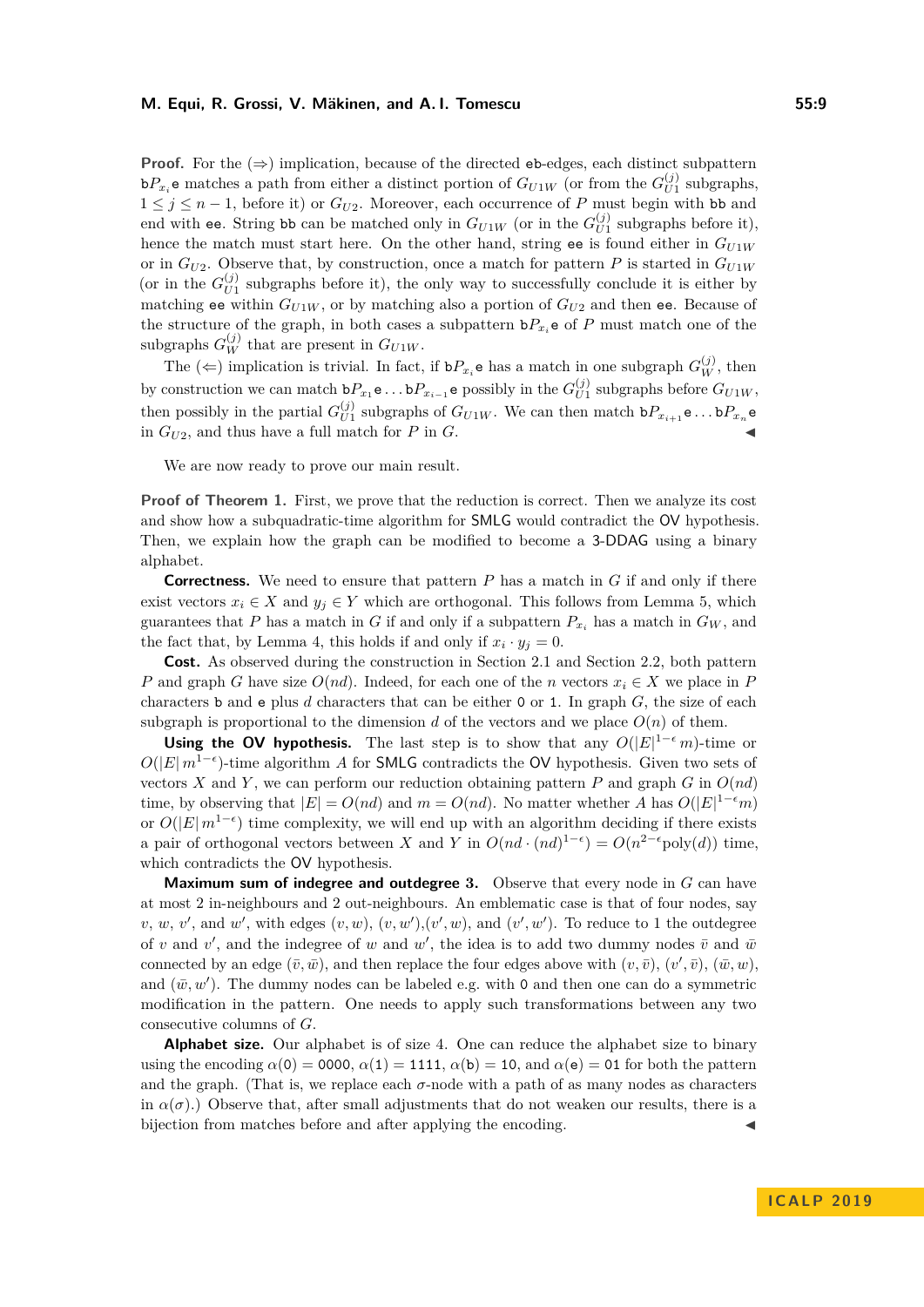As discussed in the Introduction, *G* has both nodes of indegree at most 1 (and outdegree more than 1), and nodes of outdegree at most 1 (and indegree more than 1). In the extended version of this work we will give a linear-time algorithm for directed graphs with nodes of only one such type.

## **3 Undirected Graphs: Zig-zag Matching**

The lower bound given for the SMLG problem can cover the special case of an undirected graph with maximum degree 2. To this end, we need to modify the reduction defining a new alphabet, pattern and graph. The original alphabet  $\Sigma = \{b, e, 0, 1\}$  is replaced with  $\Sigma' = \{b, e, A, B, s, t\}.$  Characters 1 and 0 are encoded in the following manner:

 $1 = ABA$  and  $0 = ABABABA$ 

When such encoding is applied, character **s** will be used as a separator marking the beginning and the end of the old characters. As an example, the subpattern

 $P_{x_i} = 101$  will be encoded as  $\mathbf{z}'_i = \mathbf{s}$  ABA  $\mathbf{s}$  ABABABA  $\mathbf{s}$  ABA  $\mathbf{s}$  .

A new pattern  $P'$  is built applying this encoding to each one of the subpatterns  $P_{x_i}$ , thus obtaining new subpatterns  $P'_{x_i}$ . We then concatenate all the subpatterns  $P'_{x_i}$  by placing the new character t to separate them, instead of eb. Finally, we place characters bt at the beginning of the new pattern, and te at the end. Here follows an example:

 $P =$ bb 100 e b 101 ee 1 0 0  $P' = b$  t s ABA s ABABABA s ABABABA s 1 0 1 t s ABA s ABABABA s ABA s t e

Note that for each subpattern we are introducing a constant number of new characters, hence the size of the entire pattern  $P'$  still is  $O(nd)$ .

An analogous encoding will be applied to the graph. The strategy is to encode *G<sup>W</sup>* in an undirected path by concatenating subpaths representing each  $G_W^{(j)}$ , one after another.

The positions *h* in which both a 0- and a 1-node are present in  $G_W^{(j)}$  are replaced by a path that can be matched both by  $0 = ABABABA$  and  $1 = ABA$ . Positions *h* with only a 0-node and no 1-node are encoded instead with a path that can be matched only by  $0 = ABABABA$ (see Figure 5). We use **s**-nodes to separate these paths. We denote by  $LG_W^{(j)}$  (*Linear*  $G_W^{(j)}$ ) this linearized version of  $G_W^{(j)}$ . Moreover, given subgraph  $G_W^{(j)}$ , two new t-nodes will mark the beginning and the ending of its encoding. Figure 6 illustrates this transformation for  $G_W^{(j)}$ .

In a similar manner,  $G_U$  is also encoded as a path. We do not need to encode all its 2*n* − 2 subgraphs: since the matching path can go through nodes more than once, we only need to encode one of these subgraphs, in the same manner as done for  $G_W^{(j)}$ . Let  $LG_U$  be the linearized version of only one of the "jolly" gadgets that were composing the original *G<sup>U</sup>* .

Then, for each  $1 \leq j \leq n$ , we build structure  $LG^{(j)}$  by placing **t**-nodes,  $LG_U$  instances,  $LG_W^{(j)}$ , a b-node on the left and an e-node on the right, as in Figure 7. In such structure the b-node and the e-node delimit the beginning and the end of a viable match for a pattern. The t-nodes are separating the  $LG_U$  structures from  $LG_W^{(j)}$  and, in general, they are marking the beginning and the end of a match for a subpattern  $P'_{x_i}$ . The idea behind  $LG^{(j)}$  is that a match of *P* can traverse *LG<sup>U</sup>* from beginning to end, backwards and forwards as many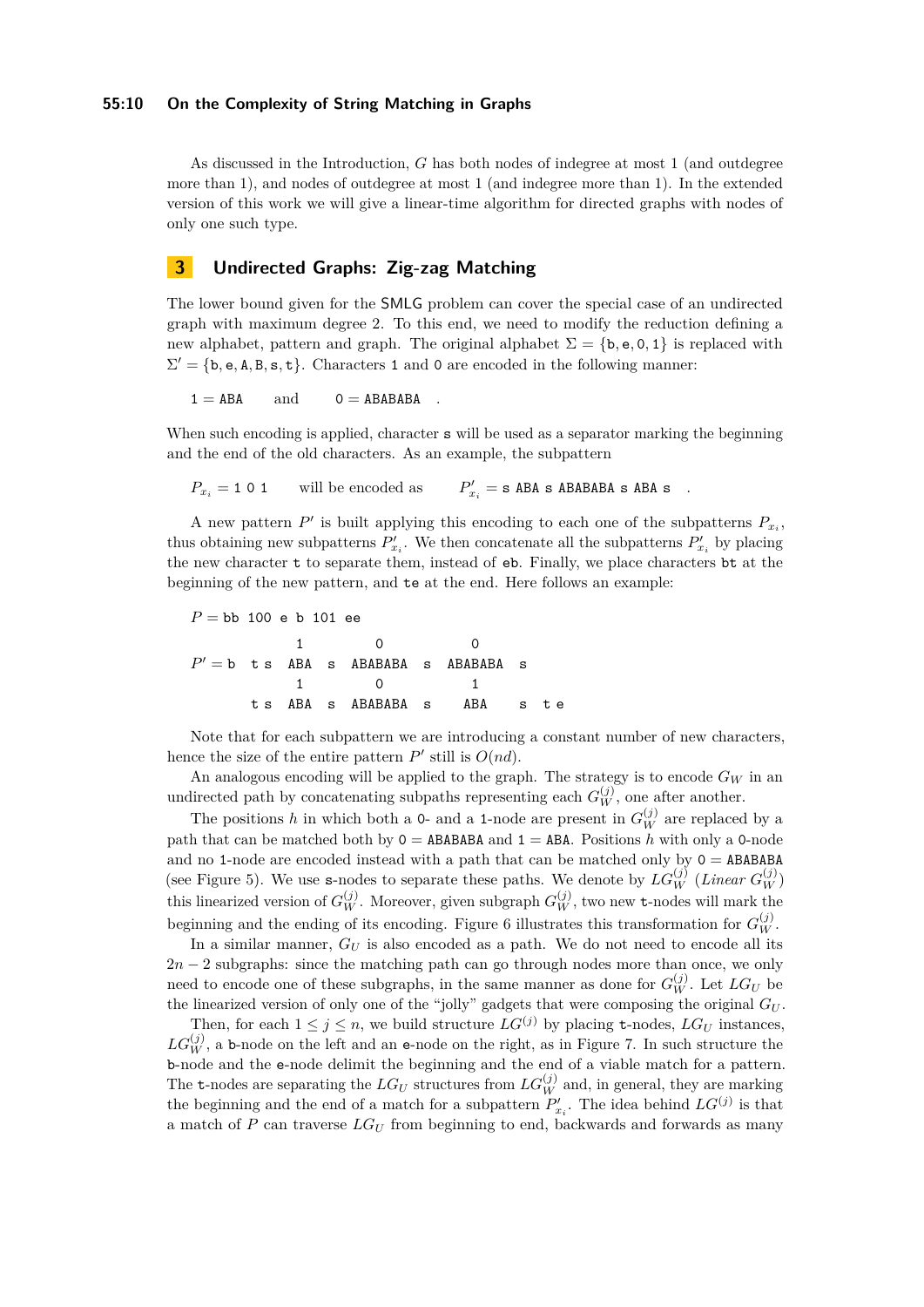

**Figure 5** New substructures. (a) The old substructure is replaced by an undirected path that can match either sABAs (which represents 1) by going forward only, or sABABABAs (which represents 0), by going forward, backward, and forward again. (b) The an undirected path replacing a 0-node can match only the string sABABABAs.



**Figure 6** A subgraph  $G_W^{(j)}$  is converted into a linear structure  $LG_W^{(j)}$  using s as separator.

times as needed, before starting a match of some subpattern  $P'_{x_i}$  inside  $LG_W^{(j)}$ . Notice also that this allows only subpatterns on even positions *i* to match inside  $LG_W^{(j)}$ . We will address this minor issue at the end (see page 12).



**Figure 7** The  $LG_W^{(j)}$  structure surrounded by two instances of  $LG_U$ . The t-nodes establish the beginning and the end of a match for a subpattern  $\mathbf{t}P'_{x_i}\mathbf{t}$  while the b- and e-nodes are the starting and ending point for a match of the whole pattern  $P'$ .

In order to construct the final graph  $LG$  we concatenate all  $LG^{(1)}$ ,  $LG^{(2)}$ , ...,  $LG^{(n)}$ into a single undirected path. Figure 8 gives a picture of the end result.

No issues arise regarding the size of the graph, since we are replacing every 0-node, or every pair of a 0-node and a 1-node, with a constant number of new nodes. By construction, the two gadgets  $LG_U$  and  $LG_W$  both have size  $O(d)$ , since for each one of the *d* entries of a vector we place one of the two possible encodings. In  $LG$  there are *n* instances of  $LG_W^{(j)}$ , each one surrounded by two  $LG_U$  instances. Hence the total size of the graph remains  $O(nd)$ .

In order to prove the correctness of the reduction, we will show some properties on *LG* by introducing the following lemmas, whose formal proofs will be available in the extended version of this work. We use  $t_l L G_W^{(j)} t_r$  to refer to  $L G_W^{(j)}$  extended with the t-nodes on its left and on its right. When referring to the *k*-th s-character in  $P'_{x_i}$  we mean the *k*-th **s**-character found scanning  $P'_{x_i}$  from left to right; in the same manner we refer to the *k*-th s-node in  $LG_W^{(j)}$ .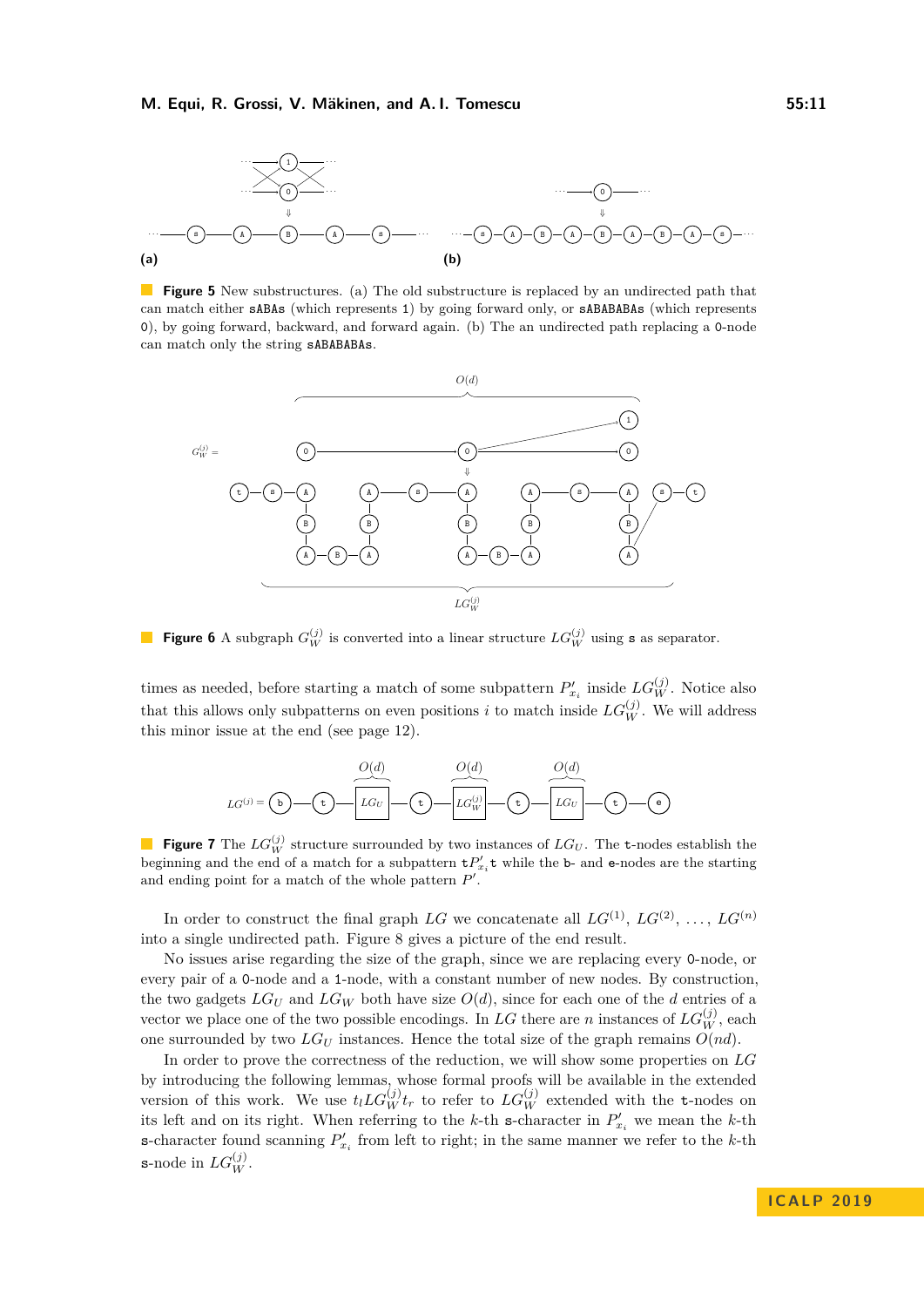#### **55:12 On the Complexity of String Matching in Graphs**



**Figure 8** The final graph *LG*.

**Lemma 6.** If subpattern  $tP'_{x_i}t$  has a match in  $t_lLG_W^{(j)}t_r$  starting at  $t_l$  and ending at  $t_r$ , *then the k*-th **s**-character in  $P'_{x_i}$  matches the *k*-th **s**-node in  $LG_W^{(j)}$ , for all  $1 \leq k \leq d+1$ .

► Lemma 7. Subpattern  $tP'_{x_i}t$  has a match in  $t_l LG_W^{(j)}t_r$  starting at  $t_l$  and ending at  $t_r$  if *and only if there exist*  $y_j \in Y$  *such that*  $x_i \cdot y_j = 0$ *.* 

The main difference with the original proof resides in assuming that a match for  $P'_{x_i}$ starts at  $t_l$  and ends at  $t_r$ . This feature is crucial for the correctness of the reduction and can be safely exploited since, as shown in the following, the b- and e-nodes guarantee that in case of a match for  $P'$  we will cross the  $LG_W^{(j)}$  gadget from left to right at least once.

 $\blacktriangleright$  **Lemma 8.** Pattern P' has a match in LG if and only if there exist *i* and *j* such that *i* is *even and subpattern*  $\mathbf{t}P'_{x_i}\mathbf{t}$  *has a match in*  $t_l LG_W^{(j)}t_r$  *starting at*  $t_l$  *and ending at*  $t_r$ *.* 

**Proof.** For the  $(\Rightarrow)$  implication, first observe that the b- and e-nodes in LG are forcing a direction to follow. Let  $LG_{UI}^{(j)}$  and  $LG_{Ur}^{(j)}$  be the  $LG_U$  gadgets to the left and to the right of  $LG_W^{(j)}$ , respectively. Since pattern  $P'$  starts with a b and ends with an e, a match can only start at the b-node on the left of  $LG_{UI}^{(j)}$  and end at the e-node on the right of  $LG_{Ur}^{(j)}$ , for some *j*. Hence  $LG_W^{(j)}$  needs to be crossed by a match from left to right at least once. Thus, there must exist a subpattern  $\mathbf{t}P'_{x_i}\mathbf{t}$  that has a match starting at  $t_l$  and ending at  $t_r$ . For such a pattern Lemma 7 applies. Moreover, because of our construction, only a subpattern on even position can achieve such a match.

The  $(\Leftarrow)$  implication is immediate since given a subpattern  $\mathbf{t}P'_{x_i}\mathbf{t}$  which has a match in  $t_lLG_U^{(j)}t_r$  one can match  $\mathtt{btP}'_{x_1}\mathtt{t} \ldots \mathtt{tP}'_{x_{i-1}}\mathtt{t}$  in  $LG_{UI}^{(j)}$  and  $\mathtt{tP}'_{x_{i+1}}\mathtt{t} \ldots \mathtt{tP}'_{x_n}\mathtt{te}$  in  $LG_{Ur}^{(j)}$  and have a full match for  $P'$ in  $LG$ .

Since Lemma 8 gives us a property which holds only if a subpattern is in even position, we need to tweak pattern  $P'$  to make the reduction work. Indeed, we define two patterns. The first pattern  $P^{(1)}$  is  $P'$  itself; the second pattern  $P^{(2)}$  is obtained by swapping the subpatterns  $P'_{x_i}$  on odd position with the next subpatterns  $P'_{x_{i+1}}$  on even position, for every  $i = 1, 3, \ldots$  For example, if *n* is even, we will have:

$$
P^{(1)} = \text{bt } P'_{x_1} \text{ t } P'_{x_2} \text{ t } P'_{x_3} \text{ t } P'_{x_4} \text{ t } \dots \text{ t } P'_{x_{n-1}} \text{ t } P'_{x_n} \text{ t } e = P'
$$
  

$$
P^{(2)} = \text{bt } P'_{x_2} \text{ t } P'_{x_1} \text{ t } P'_{x_4} \text{ t } P'_{x_3} \text{ t } \dots \text{ t } P'_{x_n} \text{ t } P'_{x_{n-1}} \text{ t } e
$$

While  $P^{(1)}$  checks the even positions of  $P'$ ,  $P^{(2)}$  checks the odd ones. If *n* is even then the last subpattern would not have the chance to be matched against any  $G_W^{(j)}$ . In such case we can simply add a dummy subpattern  $\bar{P} = s$  ABA s ABA s  $\ldots$  s ABA s (with *d* repetitions of ABA) at the end of *P* as it were its last subpattern, so that the number of subpatterns becomes odd. Indeed, observe that  $\overline{P}$  corresponds to vector  $\overline{x} = (11 \dots 1)$ , which has null product only with vector  $\bar{y} = (00 \dots 0)$ . Hence if  $\bar{y} \notin Y$  then  $\bar{P}$  does not have a match in any  $LG^{(j)}$ , while if  $\bar{y} \in Y$  every subpattern  $P'_{x_i}$  has a match in the  $LG^{(j)}$  built on top of  $\bar{y}$ . This means that  $\bar{P}$  does not disrupt our reduction.

Now we are ready to present the end result.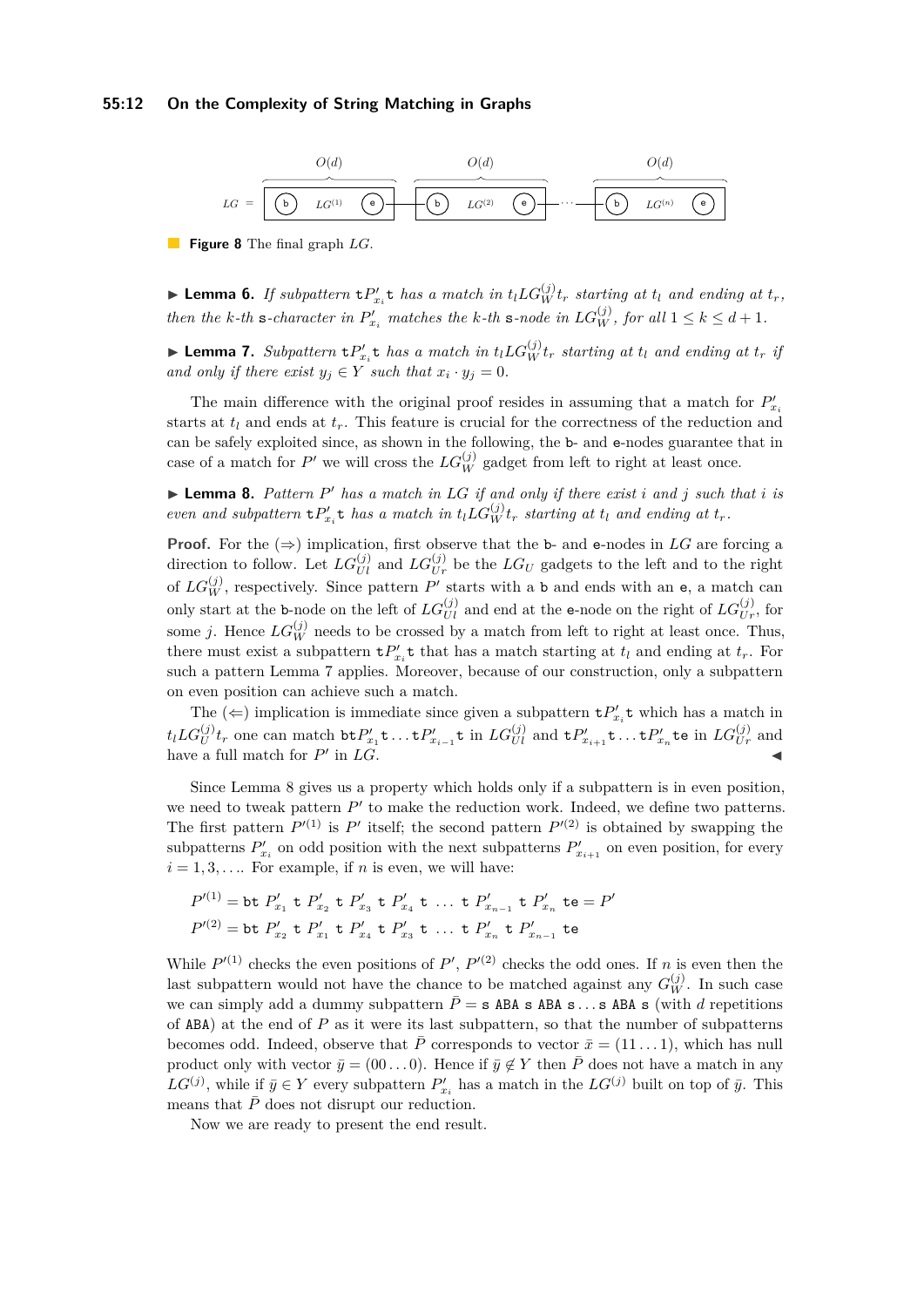**Lemma 9.** *Either*  $P^{(1)}$  *or*  $P^{(2)}$  *has a match in LG if and only if there exist vectors*  $x_i \in X$  *and*  $y_i \in Y$  *which are orthogonal.* 

**Proof.** For  $(\Rightarrow)$  we assume that either  $P^{(1)}$  or  $P^{(2)}$  have a match in LG. By Lemma 8 this means that there exists a subpattern  $P_{x_i}^{\prime(q)}$ ,  $q \in \{1,2\}$  which has a match in  $LG_W^{(j)}$ , for some *j*. Lemma 7 then ensures that  $x_i \cdot y_j = 0$ , thus  $x_i$  and  $y_j$  are orthogonal. For the other implication ( $\Leftarrow$ ) we assume that there exists two orthogonal vectors  $x_i \in X$  and  $y_j \in Y$ . Thanks to Lemma 7 we find a subpattern  $P'_{x_i}$  matching  $LG_W^{(j)}$ . By construction,  $P'_{x_i}$  has to be in even position either in  $P^{(1)}$  or in  $P^{(2)}$ . By Lemma 8 this means that either  $P^{(1)}$  or  $P'^{(2)}$  has a match in *LG*.

Theorem 2 follows directly from the correctness of these constructions, except for the alphabet size reduction to binary, which will be covered in the extended version of this work.

#### **References**

- **1** Amir Abboud, Arturs Backurs, and Virginia Vassilevska Williams. Tight Hardness Results for LCS and Other Sequence Similarity Measures. In *IEEE 56th Annual Symposium on Foundations of Computer Science, FOCS 2015, Berkeley, CA, USA, 17-20 October, 2015*, pages 59–78, 2015.
- **2** Tatsuya Akutsu. A linear time pattern matching algorithm between a string and a tree. In *4th Symposium on Combinatorial Pattern Matching, Padova, Italy*, pages 1–10, 1993.
- **3** Jarno Alanko, Alberto Policriti, and Nicola Prezza. On Prefix-Sorting Finite Automata. *arXiv e-prints*, page arXiv:1902.01088, February 2019. [arXiv:1902.01088](http://arxiv.org/abs/1902.01088).
- **4** Amihood Amir, Moshe Lewenstein, and Noa Lewenstein. Pattern matching in hypertext. In *WADS'97, Halifax, LNCS 1272*, pages 160–173, 1997.
- **5** Amihood Amir, Moshe Lewenstein, and Noa Lewenstein. Pattern Matching in Hypertext. *J. Algorithms*, 35(1):82–99, 2000.
- **6** Renzo Angles and Claudio Gutierrez. Survey of Graph Database Models. *ACM Comput. Surv.*, 40(1):1:1–1:39, February 2008. [doi:10.1145/1322432.1322433](http://dx.doi.org/10.1145/1322432.1322433).
- **7** Arturs Backurs and Piotr Indyk. Edit Distance Cannot Be Computed in Strongly Subquadratic Time (Unless SETH is False). In *Proceedings of the Forty-seventh Annual ACM Symposium on Theory of Computing*, STOC '15, pages 51–58, New York, NY, USA, 2015. ACM. [doi:](http://dx.doi.org/10.1145/2746539.2746612) [10.1145/2746539.2746612](http://dx.doi.org/10.1145/2746539.2746612).
- **8** Arturs Backurs and Piotr Indyk. Which Regular Expression Patterns Are Hard to Match? In *IEEE 57th Annual Symposium on Foundations of Computer Science, FOCS 2016, 9-11 October 2016, Hyatt Regency, New Brunswick, New Jersey, USA*, pages 457–466, 2016.
- **9** Arturs Backurs and Christos Tzamos. Improving Viterbi is Hard: Better Runtimes Imply Faster Clique Algorithms. In *Proceedings of the 34th International Conference on Machine Learning, ICML 2017, Sydney, NSW, Australia, 6-11 August 2017*, volume 70, pages 311–321. PMLR, 2017.
- **10** Karl Bringmann and Marvin Kunnemann. Quadratic Conditional Lower Bounds for String Problems and Dynamic Time Warping. In *Proceedings of the 2015 IEEE 56th Annual Symposium on Foundations of Computer Science (FOCS)*, FOCS '15, pages 79–97, Washington, DC, USA, 2015. IEEE Computer Society. [doi:10.1109/FOCS.2015.15](http://dx.doi.org/10.1109/FOCS.2015.15).
- **11** The Computational Pan-Genomics Consortium. Computational pan-genomics: status, promises and challenges. *Briefings in Bioinformatics*, 19(1):118–135, 2018. [doi:10.1093/bib/bbw089](http://dx.doi.org/10.1093/bib/bbw089).
- **12** Alessio Conte, Gaspare Ferraro, Roberto Grossi, Andrea Marino, Kunihiko Sadakane, and Takeaki Uno. Node Similarity with q -Grams for Real-World Labeled Networks. In *Proceedings of the 24th ACM SIGKDD International Conference on Knowledge Discovery & Data Mining, KDD 2018, London, UK, August 19-23, 2018*, pages 1282–1291, 2018. [doi:10.1145/3219819.](http://dx.doi.org/10.1145/3219819.3220085) [3220085](http://dx.doi.org/10.1145/3219819.3220085).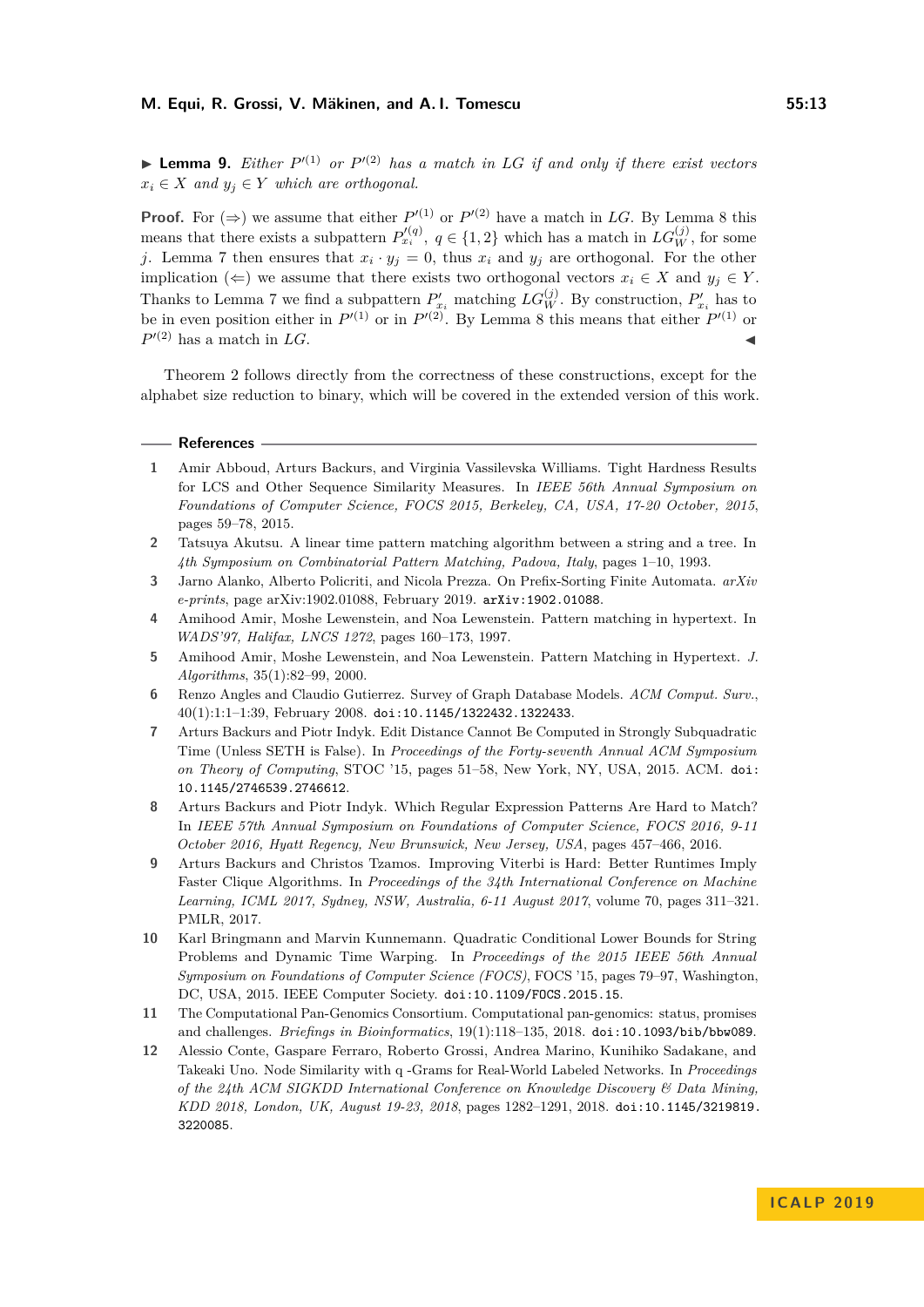#### **55:14 On the Complexity of String Matching in Graphs**

- **13** Mateus de Oliveira Oliveira and Michael Wehar. Intersection Non-emptiness and Hardness Within Polynomial Time. In *DLT*, volume 11088 of *Lecture Notes in Computer Science*, pages 282–290. Springer, 2018.
- **14** Massimo Equi, Roberto Grossi, and Veli Mäkinen. On the Complexity of Exact Pattern Matching in Graphs: Binary Strings and Bounded Degree. *arXiv e-prints*, page arXiv:1901.05264, January 2019. [arXiv:1901.05264](http://arxiv.org/abs/1901.05264).
- **15** Massimo Equi, Roberto Grossi, Alexandru I. Tomescu, and Veli Mäkinen. On the Complexity of Exact Pattern Matching in Graphs: Determinism and Zig-Zag Matching. *arXiv e-prints*, page arXiv:1902.03560, February 2019. [arXiv:1902.03560](http://arxiv.org/abs/1902.03560).
- **16** Nadime Francis, Alastair Green, Paolo Guagliardo, Leonid Libkin, Tobias Lindaaker, Victor Marsault, Stefan Plantikow, Mats Rydberg, Petra Selmer, and Andrés Taylor. Cypher: An Evolving Query Language for Property Graphs. In *Proceedings of the 2018 International Conference on Management of Data, SIGMOD Conference 2018, Houston, TX, USA, June 10-15, 2018*, pages 1433–1445, 2018. [doi:10.1145/3183713.3190657](http://dx.doi.org/10.1145/3183713.3190657).
- **17** Travis Gagie, Giovanni Manzini, and Jouni Sirén. Wheeler graphs: A framework for BWT-based data structures. *Theor. Comput. Sci.*, 698:67–78, 2017. [doi:10.1016/j.tcs.2017.06.016](http://dx.doi.org/10.1016/j.tcs.2017.06.016).
- **18** Daniel Gibney and Sharma V. Thankachan. On the Hardness and Inapproximability of Recognizing Wheeler Graphs. *arXiv e-prints*, page arXiv:1902.01960, February 2019. [arXiv:](http://arxiv.org/abs/1902.01960) [1902.01960](http://arxiv.org/abs/1902.01960).
- **19** Shohei Hido and Hisashi Kashima. A Linear-Time Graph Kernel. In Wei Wang 0010, Hillol Kargupta, Sanjay Ranka, Philip S. Yu, and Xindong Wu, editors, *ICDM 2009, The Ninth IEEE International Conference on Data Mining, Miami, Florida, USA, 6-9 December 2009*, pages 179–188. IEEE Computer Society, 2009.
- **20** Russell Impagliazzo and Ramamohan Paturi. On the Complexity of k-SAT. *Journal of Computer and System Sciences*, 62(2):367–375, 2001. [doi:10.1006/jcss.2000.1727](http://dx.doi.org/10.1006/jcss.2000.1727).
- **21** Chirag Jain, Haowen Zhang, Yu Gao, and Srinivas Aluru. On the Complexity of Sequence to Graph Alignment. *bioRxiv*, 2019. To appear in RECOMB 2019. [doi:10.1101/522912](http://dx.doi.org/10.1101/522912).
- **22** Donald E. Knuth, James H. Morris, and Vaughan R. Pratt. Fast Pattern Matching in Strings. *SIAM Journal on Computing*, 6(2):323–350, March 1977.
- **23** Antoine Limasset, Bastien Cazaux, Eric Rivals, and Pierre Peterlongo. Read mapping on de Bruijn graphs. *BMC Bioinformatics*, 17:237, 2016. [doi:10.1186/s12859-016-1103-9](http://dx.doi.org/10.1186/s12859-016-1103-9).
- **24** U. Manber and S. Wu. Approximate string matching with arbitrary costs for text and hypertext. In *IAPR Workshop on Structural and Syntactic Pattern Recognition, Bern, Switzerland*, pages 22–33, 1992.
- **25** Gonzalo Navarro. Improved approximate pattern matching on hypertext. *Theoretical Computer Science*, 237(1-2):455–463, 2000.
- **26** K. Park and D. Kim. String matching in hypertext. In *6th Symposium on Combinatorial Pattern Matching, Espoo, Finland*, page 318, 1995.
- **27** Eric Prud'hommeaux and Andy Seaborne. SPARQL query language for RDF. World Wide Web Consortium, Recommendation REC-rdf-sparql-query-20080115, January 2008.
- **28** M. O. Rabin and D. Scott. Finite Automata and Their Decision Problems. *IBM Journal of Research and Development*, 3(2):114–125, April 1959. [doi:10.1147/rd.32.0114](http://dx.doi.org/10.1147/rd.32.0114).
- **29** Mikko Rautiainen and Tobias Marschall. Aligning sequences to general graphs in  $O(V + mE)$ time. *bioRxiv*, pages 216–127, 2017.
- **30** Marko A. Rodriguez. The Gremlin graph traversal machine and language (invited talk). In *Proceedings of the 15th Symposium on Database Programming Languages, Pittsburgh, PA, USA, October 25-30, 2015*, pages 1–10, 2015. [doi:10.1145/2815072.2815073](http://dx.doi.org/10.1145/2815072.2815073).
- **31** Jouni Sirén, Niko Välimäki, and Veli Mäkinen. Indexing Graphs for Path Queries with Applications in Genome Research. *IEEE/ACM Trans. Comput. Biol. Bioinformatics*, 11(2):375– 388, March 2014. [doi:10.1109/TCBB.2013.2297101](http://dx.doi.org/10.1109/TCBB.2013.2297101).